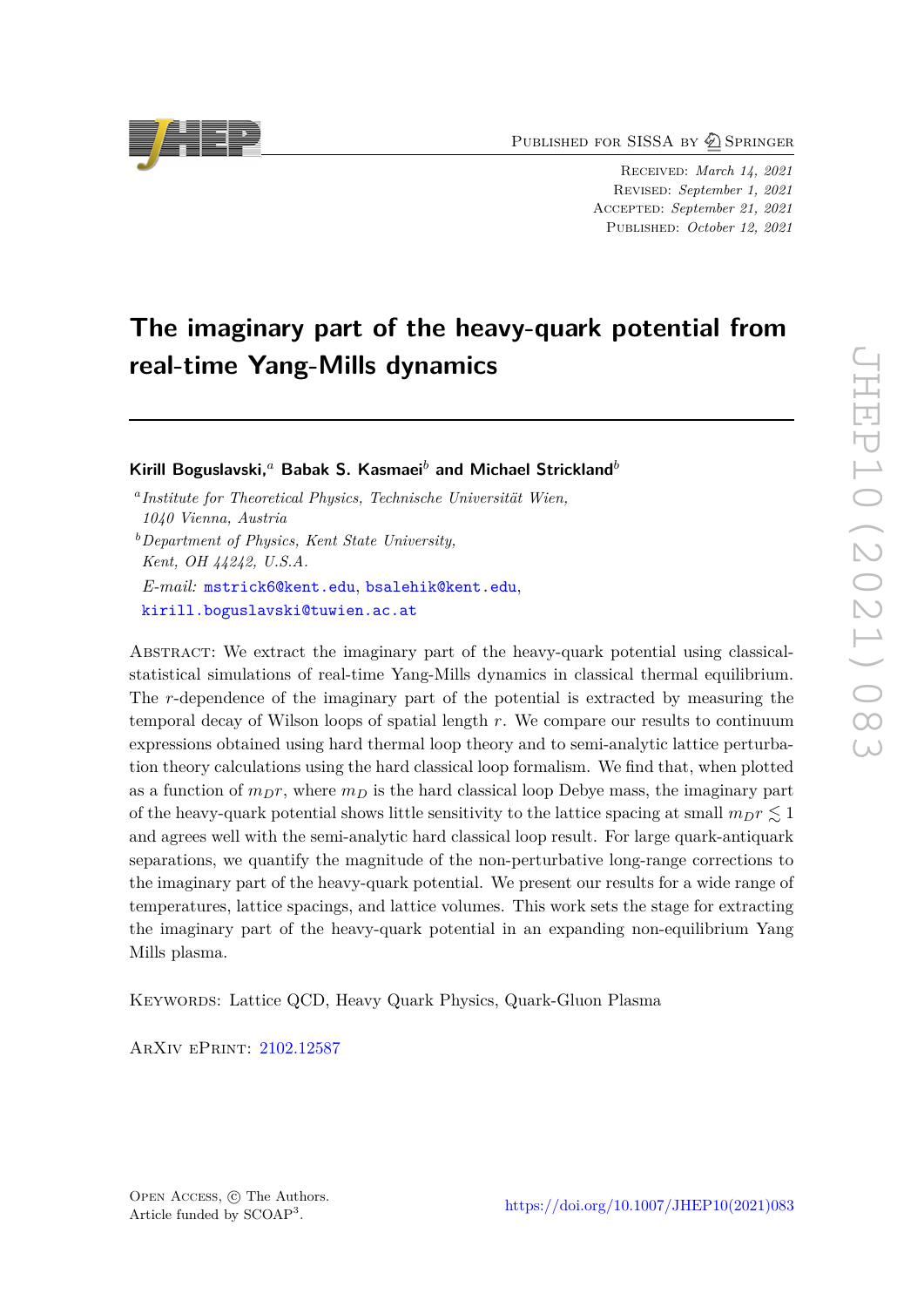# **Contents**

| $\mathbf 1$ |                                                                                 | Introduction                                                         | $\mathbf 1$    |  |  |  |  |
|-------------|---------------------------------------------------------------------------------|----------------------------------------------------------------------|----------------|--|--|--|--|
| $\bf{2}$    | Theory and numerical setup                                                      |                                                                      |                |  |  |  |  |
|             | 2.1                                                                             | Lattice discretization and equations of motion                       |                |  |  |  |  |
|             | 2.2                                                                             | Computation of observables                                           | $\overline{4}$ |  |  |  |  |
|             | Imaginary part of the classical potential<br>2.3                                |                                                                      |                |  |  |  |  |
|             | Construction of quasi-thermalized and fully-thermalized classical states<br>2.4 |                                                                      |                |  |  |  |  |
|             | 2.5                                                                             | The HTL, HCL, and lattice Debye masses                               |                |  |  |  |  |
|             | 2.6                                                                             | Parameters and scaling properties with the coupling                  | 9              |  |  |  |  |
| 3           | Results                                                                         |                                                                      |                |  |  |  |  |
|             | 3.1                                                                             | Hard thermal loop result                                             |                |  |  |  |  |
|             | 3.2                                                                             | Hard classical loop results                                          |                |  |  |  |  |
|             | $3.3\,$                                                                         | Nonperturbative CYM simulation results for the classical Wilson loop |                |  |  |  |  |
|             |                                                                                 | Benchmark results for $\beta = 16$ and $a = 1$<br>3.3.1              | 14             |  |  |  |  |
|             |                                                                                 | Comparing results for $SU(3)$ vs. $SU(2)$<br>3.3.2                   | 14             |  |  |  |  |
|             |                                                                                 | SU(3) simulation results for different $\beta$<br>3.3.3              | 15             |  |  |  |  |
|             |                                                                                 | Small-distance behavior<br>3.3.4                                     | 17             |  |  |  |  |
| 4           |                                                                                 | Conclusions and outlook                                              | 18             |  |  |  |  |
|             | A Tables                                                                        |                                                                      | 19             |  |  |  |  |

## <span id="page-1-0"></span>**1 Introduction**

At extreme energy densities nuclear matter undergoes a phase transition from a state characterized by confined hadrons to a state in which quarks and gluons become the relevant degrees of freedom. Ultrarelativistic heavy-ion collision experiments at the Relativistic Heavy Ion Collider in New York and the Large Hadron Collider at CERN have now collected a wealth of data concerning the properties of the high energy density phase of nuclear matter, which is called the quark-gluon plasma (QGP) [\[1\]](#page-21-0). One of the key observables used in measuring the properties of the QGP is the suppression of heavy quark-antiquark bound states such as bottomonium. The suppression observed by experimentalists gives a measurement of the in-medium breakup rate of bottomonium states and allows one to constrain key plasma observables such as the initial central temperature of the QGP generated in heavy-ion collisions, its shear viscosity to entropy density ratio, and the differential rate at which the QGP expands in non-central collisions (see e.g.  $[2-5]$  $[2-5]$ ).

Fundamentally, the computation of the survival probability of a given bottomonium state can be cast into the framework of open quantum systems (OQS) in which there is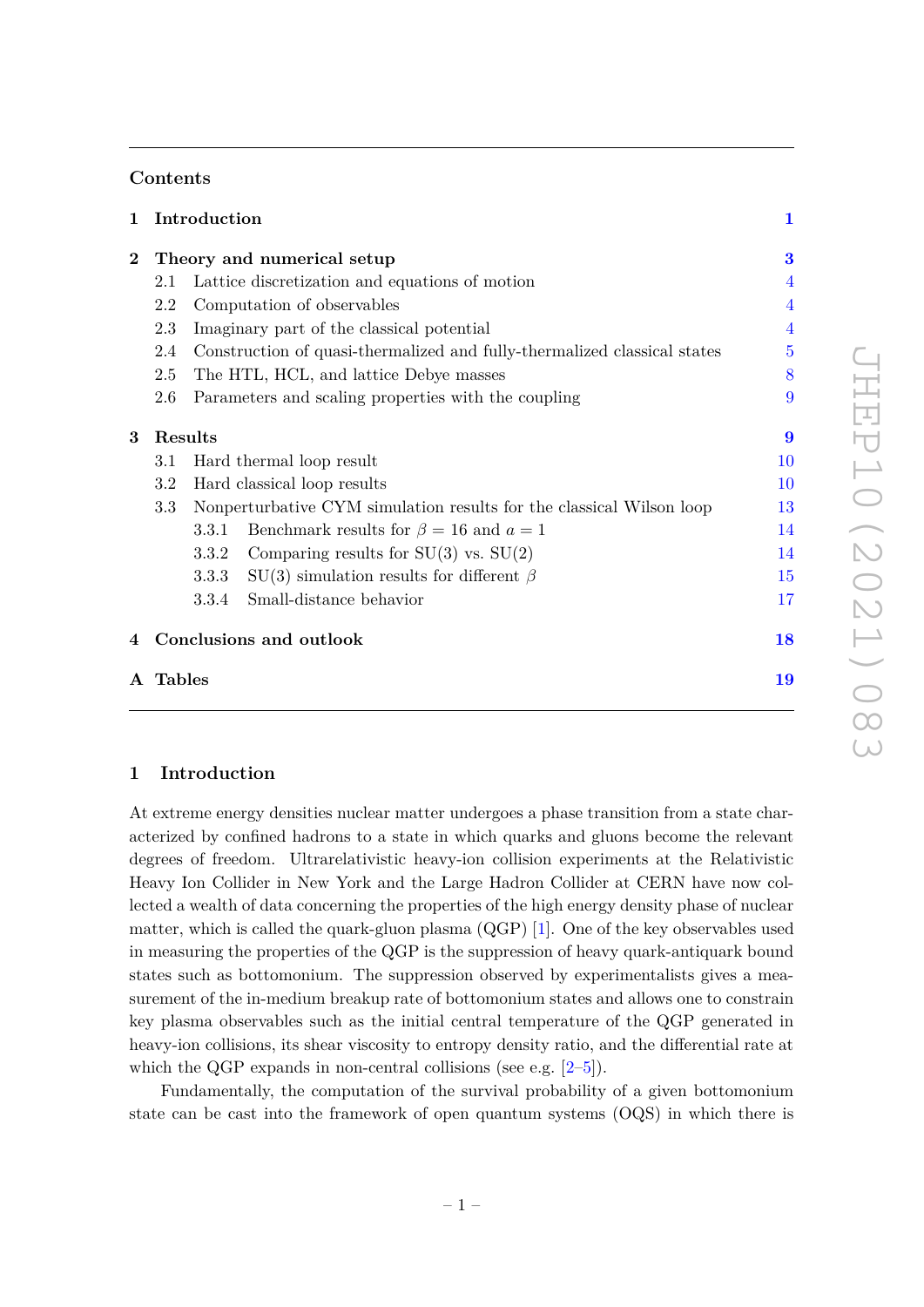a probe (bottomonium states) and medium (light quarks and gluons). Within the OQS framework, in order to describe the in-medium evolution of bottomonium states one must trace over the medium degrees of freedom and obtain evolution equations for the reduced density matrix of the system  $[6-19]$  $[6-19]$ . In the limit that the medium relaxation time scale and the intrinsic time scale of the probe are much smaller than the probe relaxation time scale, the resulting dynamical equation for the reduced density matrix can be cast into a so-called Lindblad form [\[20,](#page-22-1) [21\]](#page-22-2). A key outcome of such calculations is that the effective heavy-quark potential possesses an imaginary part which can be related to the total inmedium decay width of the states. This imaginary part has been determined using direct quantum field theoretic or effective field theory calculations [\[10,](#page-21-4) [12,](#page-21-5) [22\]](#page-22-3).

There have been computations of the imaginary part of the heavy-quark potential based on high-temperature quantum chromodynamics (QCD) calculations in the hard thermal loop (HTL) limit [\[22–](#page-22-3)[29\]](#page-22-4), using effective field theory (pNRQCD) [\[30](#page-22-5)[–33\]](#page-23-0), finite-temperature lattice QCD [\[34–](#page-23-1)[43\]](#page-23-2), and real-time classical-statistical solutions of Yang-Mills theory in classical thermal equilibrium [\[44,](#page-23-3) [45\]](#page-23-4). In this work we build upon the studies presented in ref. [\[44\]](#page-23-3) and present findings that are complementary to ref. [\[45\]](#page-23-4). In ref. [\[44\]](#page-23-3) the authors presented first results for the imaginary part of the heavy-quark potential using classicalstatistical Yang-Mills simulations on spatially 3D lattices of size  $12^3$  and  $16^3$ . In this paper we extend these results to larger lattices up to  $252<sup>3</sup>$  and consider SU(2) and SU(3) gauge theories. Additionally, the results of ref. [\[44\]](#page-23-3) were presented only for a few spatial points *r* in a table. Due to the use of rather large lattice sizes, we can now compute the imaginary part of the heavy quark potential at larger values of  $r/a$  and reconstruct the functional form of the imaginary part of the heavy-quark potential for a much wider range of distances. This allows us to make more precise comparisons between our lattice-extracted imaginary part and (a) results obtained in the continuum limit using hard thermal loops [\[22\]](#page-22-3) and (b) results obtained using the lattice-regularized hard-classical-loop (HCL) theory [\[44\]](#page-23-3).

Herein we will present results for the imaginary part of the heavy-quark potential obtained using classical Yang Mills (CYM) simulations of a thermalized gluonic plasma. The use of CYM simulations is motivated by the fact that in situations where (a) gluonic occupation numbers are large, such as in thermal equilibrium for sufficiently low momenta or in the initial stages of heavy-ion collisions, and (b) the gauge coupling is weak  $g^2 \ll 1$ , vacuum contributions to observables are suppressed by powers of the gauge coupling. As a consequence, neglecting vacuum contributions in such cases often leads to a good approximation to the full quantum dynamics. However, one should note that in the real-time classical lattice theory rotational invariance is broken and the short and long distance physics do not decouple [\[46,](#page-23-5) [47\]](#page-23-6). As a consequence, the results that we obtain in our classical simulations may differ from those in thermal equilibrium.

In order to extract information about thermal systems using CYM, one must prepare the thermalized field configurations. Historically, this is done by preparing 3+1D configurations using Monte-Carlo techniques [\[48](#page-23-7)[–53\]](#page-24-0). Herein we follow a simpler strategy and initialize the system close to thermal equilibrium using momentum-space initialization and let the fields thermalize in real time before extracting observables. The advantage of this procedure is that we can run simulations on very large lattices with small lattice spacings *a*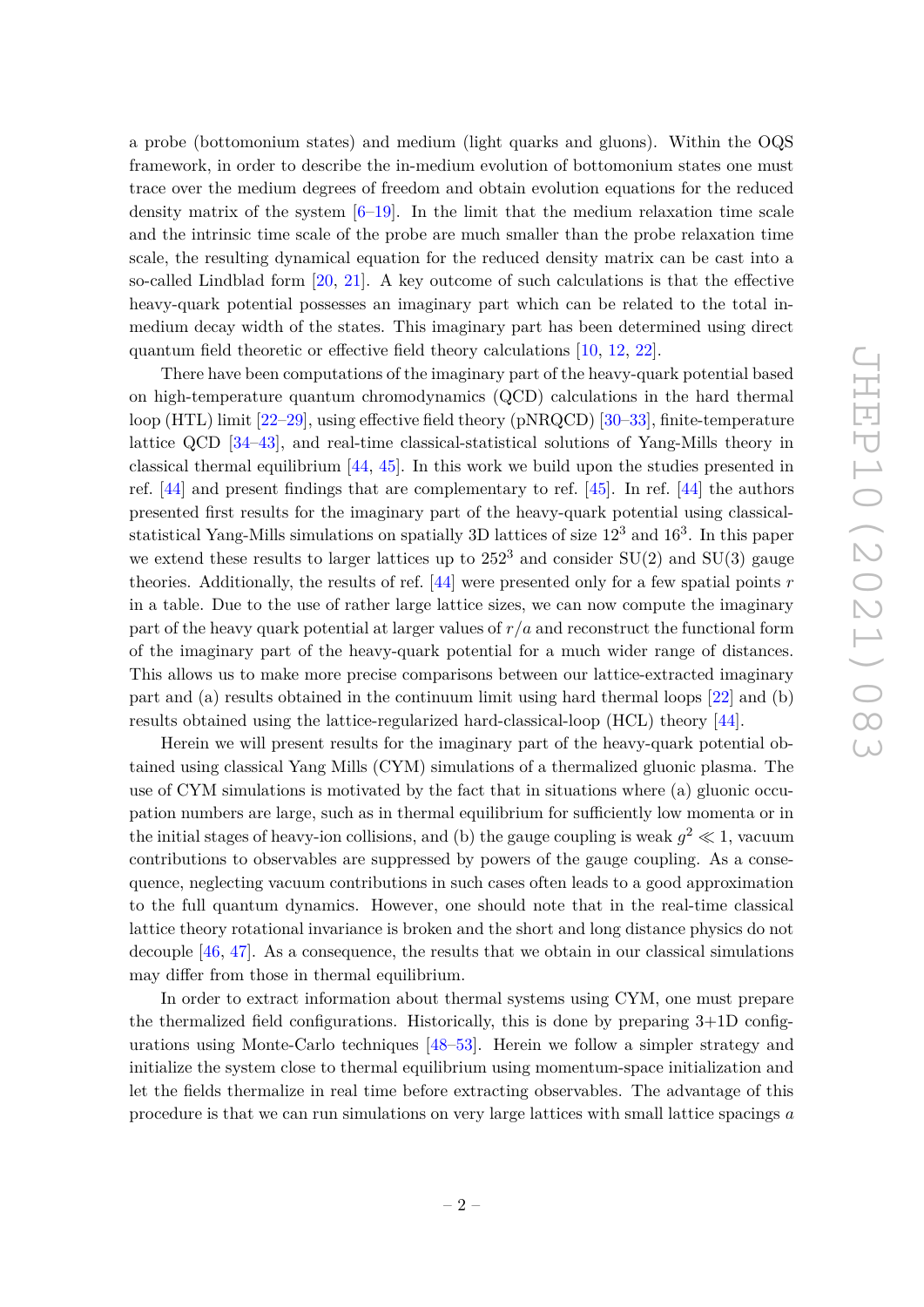at moderate computational cost. In practice, however, this means that we have to extract the temperature  $g^2T$  numerically in the thermalized system from correlation functions. We find that this only introduces a small uncertainty for  $g^2T$  of the order of a few percent, which justifies this approach.

One additional complication that arises when dealing with CYM treatments is that they do not possess a finite ultraviolet limit due to the Rayleigh-Jeans divergence and the theory is non-renormalizable [\[52,](#page-24-1) [54](#page-24-2)[–58\]](#page-24-3). For this reason, it is important to identify a suitable manner in which to scale results in order to extract relevant information. We will use the Debye mass *m<sup>D</sup>* computed in the hard-classical-loops framework to demonstrate that, when plotted as a function of  $m_D r$ , the imaginary part of the heavy-quark potential is only mildly sensitive to the lattice spacing, or more generally to the simulation parameter  $\beta \propto 1/(g^2 T a)$ , at small distances  $m_D r \lesssim 1$ . Additionally we find that, when presented in this manner, results obtained using CYM simulations agree well with the semi-analytic hard classical loop result at small quark-antiquark separations. Our study also suggests that the latter approaches a finite form in the large-*β* limit for all separations. We present our results for a wide range of temperatures, lattice spacings, and lattice volumes, which map to values of  $\beta$  in the range 16  $\rightarrow$  300.

This work sets the stage for extracting the out-of-equilibrium imaginary part of the heavy-quark potential in expanding Yang Mills plasmas [\[59,](#page-24-4) [60\]](#page-24-5). Classical Yang-Mills simulations are applicable in that case, allowing one to extrapolate to small lattice spacings, because the dynamics of the highly occupied plasmas are governed by hard scales that can be set below the lattice momentum cutoff. Such non-equilibrium extractions are necessary since it is currently unknown how to analytically extract the heavy-quark potential in anisotropic plasmas due the presence of a non-Abelian plasma instability called the chromo-Weibel instability [\[25,](#page-22-6) [61](#page-24-6)[–64\]](#page-24-7). In particular, recent studies have shown that particularly in highly anisotropic systems nonperturbative effects beyond hard loop calculations are crucial [\[65,](#page-24-8) [66\]](#page-24-9).

The structure of our paper is as follows. In section [2](#page-3-0) we provide the theoretical background necessary for the computation of the imaginary part of the heavy-quark potential. In section [3](#page-9-1) we present the results from lattice simulations and the comparison to perturbative calculations. We present concluding remarks and outlook for future works in section [4.](#page-18-0)

# <span id="page-3-0"></span>**2 Theory and numerical setup**

We consider pure  $SU(N_c)$  gauge theory with the Yang-Mills classical action

$$
S[A] = -\frac{1}{2} \int d^4x \,\text{Tr} \left( F^{\mu\nu} F_{\mu\nu} \right), \tag{2.1}
$$

with Einstein sum convention for repeated Lorentz indices  $\mu, \nu = 0, \ldots, 3$ . The field strength tensor is given by  $F_{\mu\nu} = \partial_{\mu}A_{\nu} - \partial_{\nu}A_{\mu} - ig[A_{\mu}, A_{\nu}]$  with gauge coupling *g*, gauge field  $A_\mu(x)$  and commutator [,]. Unless stated otherwise, we will use  $N_c = 3$ .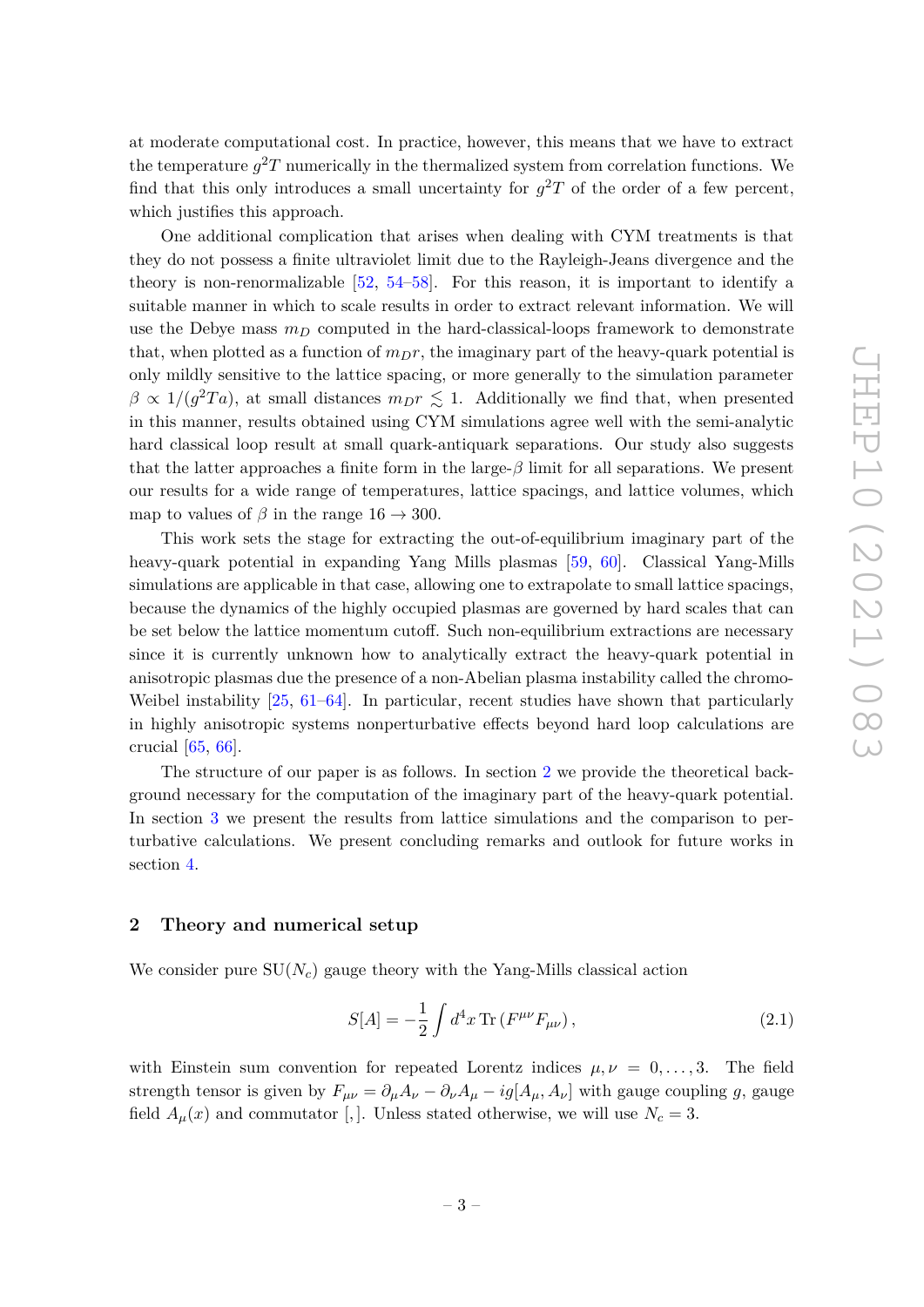## <span id="page-4-0"></span>**2.1 Lattice discretization and equations of motion**

We use a standard real-time lattice discretization approach where fields are discretized on cubic lattices with  $N^3$  sites and lattice spacing *a* (see, e.g., refs. [\[60,](#page-24-5) [67\]](#page-24-10) and references therein for more details). In this real-time approach, spatial gauge fields are replaced by gauge links  $U_i(t, \mathbf{x}) \approx \exp(igaA_i(t, \mathbf{x}))$  at discrete coordinates  $x_k = n_k a$  for  $n_k = 0, \ldots, N-1$ , while temporal gauge with  $A_0 = 0$ , and thus  $U_0 = 1$  is used. The classical equations of motion are written in a gauge-covariant manner as

$$
U_j(t + a_t/2, \mathbf{x}) = \exp\left(ia_tagE^j(t, \mathbf{x})\right)U_j(t - a_t/2, \mathbf{x}),
$$
  
\n
$$
gE^j(t + a_t, \mathbf{x}) = gE^j(t, \mathbf{x}) - \frac{a_t}{a^3} \sum_{j \neq i} \left[U_{ij}(t - a_t/2, \mathbf{x}) + U_{i(-j)}(t - a_t/2, \mathbf{x})\right]_{\text{ah}},
$$
\n(2.2)

and are solved alternately in a leapfrog scheme [\[68\]](#page-24-11). The plaquette is defined as  $U_{ij}(\mathbf{x}) =$  $U_i(\mathbf{x})U_j(\mathbf{x}+\mathbf{a}_i)U_i^\dagger$  $U_i^\dagger(\mathbf{x}+\mathbf{a}_j)U_i^\dagger$ *i*<sup> $₁$ </sup>(**x**), and analogously for *U*<sub>*i*(−*j*)</sub>, with vectors  $\mathbf{a}_{i/j}$  of length *a* in spatial directions  $i, j = 1, 2, 3$ .  $[V]_{ah} \equiv -i(V - V^{\dagger} - Tr(V - V^{\dagger})/N_c)/2$  defines the anti-Hermitian traceless part of the matrix  $V$ . The time step is taken to be small, typically  $a_t/a = 0.01$  in this work, to reduce temporal lattice artifacts. The classical equations [\(2.2\)](#page-4-3) guarantee that the degree of Gauss law violation is conserved at every time step

$$
D_j E^j(t, \mathbf{x}) \equiv \frac{1}{a} \sum_j \left( E^j(t, \mathbf{x}) - U_j^{\dagger}(t - a_t/2, \mathbf{x} - \mathbf{a}_j) E^j(t, \mathbf{x} - \mathbf{a}_j) U_j(t - a_t/2, \mathbf{x} - \mathbf{a}_j) \right)
$$
  
= constant. (2.3)

Moreover, this lattice discretization guarantees gauge invariance of observables like Wilson loops that are supposed to be gauge invariant.

#### <span id="page-4-1"></span>**2.2 Computation of observables**

Classical observables are computed by averaging over different configurations evolved independently

<span id="page-4-3"></span>
$$
\langle O \rangle(t) \equiv \frac{1}{n} \sum_{j=1}^{n} O_j(t) \,, \tag{2.4}
$$

and their uncertainity corresponds accordingly to the uncertainty of the mean.

#### <span id="page-4-2"></span>**2.3 Imaginary part of the classical potential**

We are interested in extracting the imaginary part of the classical potential  $V_{\text{cl}}(t, r)$  with  $r \equiv |\mathbf{x}|$ . Following refs. [\[22,](#page-22-3) [44\]](#page-23-3), it can be calculated using

$$
i\partial_t C_{\rm cl}(t,r) = V_{\rm cl}(t,r)C_{\rm cl}(t,r)\,,\tag{2.5}
$$

as the asymptotic temporal slope of  $log[C_{\text{cl}}(t, r)]$ . The classical thermal Wilson loop  $C_{\text{cl}}(t, r)$ is defined as

$$
C_{\rm cl}(t,r) \equiv \frac{1}{N_c} \operatorname{Tr} \langle W[(t_0,\mathbf{x});(t,\mathbf{x})] W[(t,\mathbf{x});(t,\mathbf{0})] W[(t,\mathbf{0});(t_0,\mathbf{0})] W[(t_0,\mathbf{0});(t_0,\mathbf{x})] \rangle, \quad (2.6)
$$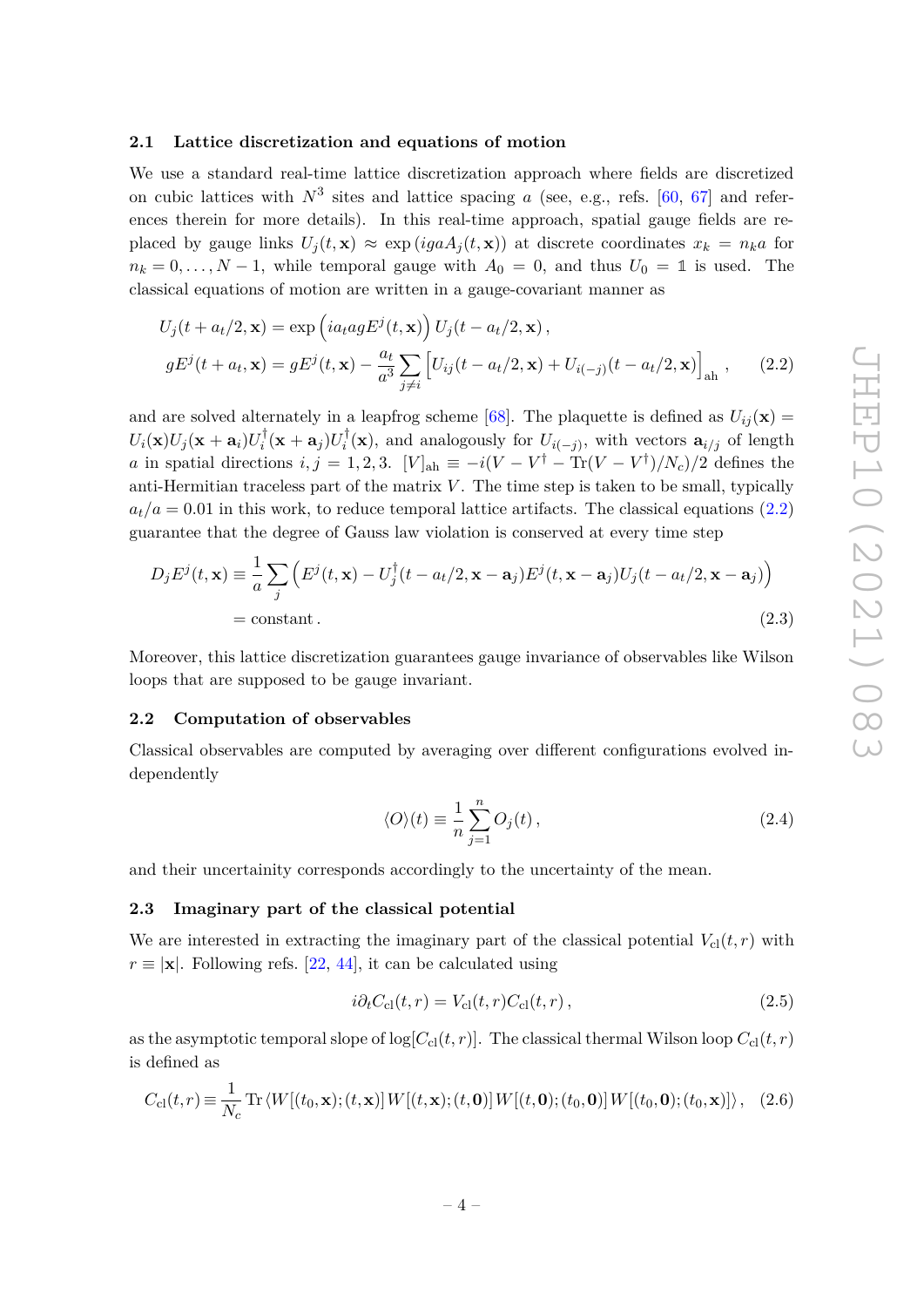with temporal Wilson lines  $W[(t_0, \mathbf{x}); (t, \mathbf{x})] = \mathbb{1}$  and spatial Wilson lines  $W[(t, \mathbf{0}); (t, \mathbf{x})] =$  $U_i(t,0)U_i(t,\mathbf{a}_i)U_i(t,2\mathbf{a}_i)\cdots U_i(t,\mathbf{x})$  for  $\mathbf{x}=\hat{\mathbf{a}}_i r$  and  $\hat{\mathbf{a}}_i=\mathbf{a}_i/a$  being a spatial unit vector. Since the classical thermal state is homogeneous, the Wilson loop is additionally averaged over all lattice points by averaging over the reference coordinates **0**.

In order to extract the imaginary part of  $V_{\text{cl}}(t,r)$  we compute the time-dependence of  $C_{\rm cl}(t,r)$ . Due to the imaginary part of the in-medium heavy quark potential, this quantity will decay exponentially at late times with the rate of exponential decay set by the imaginary part of  $V_{\text{cl}}(t,r)$ . As a result,  $V_{\text{cl}}(t,r)$  can be computed using the logarithmic slope of this decay as mentioned above. We note that this is formally applicable only in the large-*t* limit, but we find that an exponential decay is established rather quickly, particularly when using large lattice sizes. We then define the imaginary part of the static classical potential as the late-time limit

$$
\operatorname{Im}[V_{\text{cl}}(r)] \equiv \lim_{t \to \infty} \operatorname{Im}[V_{\text{cl}}(t, r)]. \tag{2.7}
$$

In practice, this agrees with the logarithmic slope extracted from  $C_{\text{cl}}(t, r)$ .

#### <span id="page-5-0"></span>**2.4 Construction of quasi-thermalized and fully-thermalized classical states**

In order to associate our measurements of  $V_{\text{cl}}(t,r)$  with a specific temperature T, it is necessary to have a method for self-consistently determining the temperature of the CYM fields. One can construct thermalized CYM configurations using 3+1D Monte-Carlo techniques [\[48](#page-23-7)[–53\]](#page-24-0). However, as mentioned in the introduction, we use a simpler technique, which amounts to initializing the fields in a quasi-thermal configuration in momentumspace, as will be explained around  $(2.10)$ , and then allowing them to self-thermalize dynamically. On large lattices this method is quite efficient and one finds that the fields self-thermalize quickly. One complication is that the resulting equilibrated temperature *T* is different than the quasi-thermal initial temperature  $T_0$  used to initialize the fields in momentum-space. As a result, one must have a method to extract the time-dependent temperature in order to (a) determine when field thermalization is functionally complete and (b) extract the final thermalized temperature of the CYM fields. Once the system is fully thermalized (within an acceptable uncertainty), one can then proceed with the measurement of  $V_{\text{cl}}(t,r)$ .

For this purpose, we extract chromo-electric field correlation functions in Fourier space. In practice, the chromo-electric fields are Fourier transformed as

$$
E^{j}(t, \mathbf{p}) = a^{3} \sum_{\mathbf{x}} e^{-2\pi i \sum_{k} n_{k} m_{k}/N} E^{j}(t, \mathbf{x}), \qquad (2.8)
$$

and projected onto normalized transverse vectors  $v_j^{\lambda}(\mathbf{p})$  with two polarizations  $\lambda = 1, 2$ transverse to the longitudinal polarization vector  $v_j^3(\mathbf{p}) = p_j/p$ , providing  $E_\lambda(t, \mathbf{p})$ . Here we used  $x_k = n_k a$  with  $k = 1, 2, 3$ , the lattice momentum definition  $p_k a =$  $-i(1 - \exp(-2\pi i m_k/N)), p^2 = \sum_k |p_k|^2$ , and  $n_k, m_k = 1, \ldots, N$ . The correlation func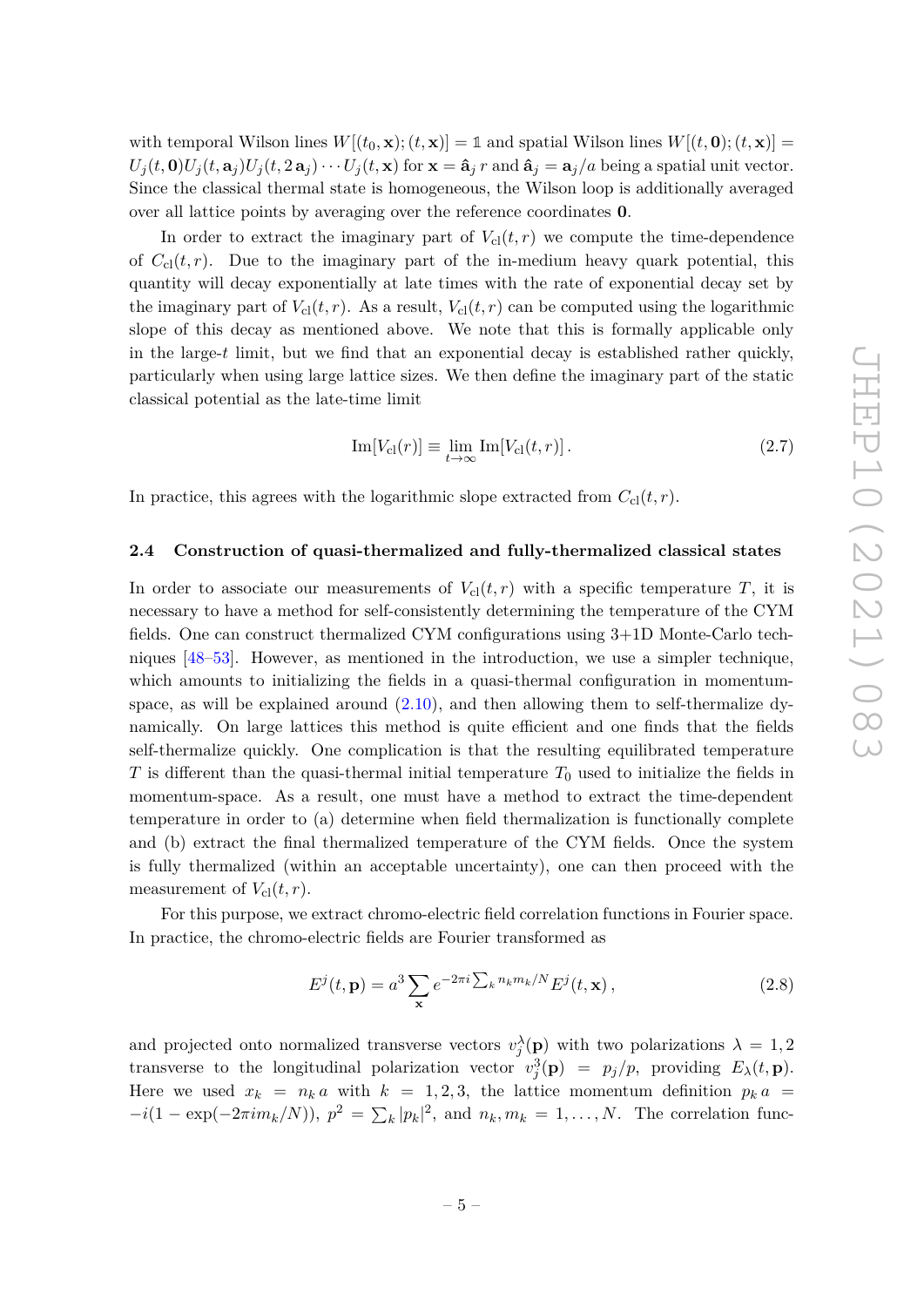tions are then computed as

$$
\langle EE \rangle_T(t,p) = \frac{1}{2(Na)^3(N_c^2 - 1)} \sum_{\lambda=1,2} \left\langle |E_{\lambda}(t,\mathbf{p})|^2 \right\rangle
$$
  

$$
\langle EE \rangle_L(t,p) = \frac{1}{(Na)^3(N_c^2 - 1)} \left\langle |E_{\lambda=3}(t,\mathbf{p})|^2 \right\rangle,
$$
 (2.9)

and similarly for *A* fields. This expression implies averaging over the direction of **p** due to the system's approximate isotropy for not too large momenta and we will consider  $\langle EE\rangle_{T/L}$  as functions of  $p$ <sup>[1](#page-6-1)</sup>. Note that these correlation functions are, in general, gauge dependent. We get rid of the residual gauge freedom by gauge-fixing to the Coulomb-type gauge  $\partial^j A_j(t, \mathbf{x}) = 0$  to almost machine precision right before computing the correlators.

As mentioned above, while all measurements will be performed in classical thermal equilibrium, for practical purposes we start our simulations in a state very close to thermal equilibrium and let the system dynamically thermalize. We use two-point correlation functions  $\langle EE \rangle$  in Fourier space to check to what extent the system has thermalized. Our procedure is as follows.

We set the fields in Fourier space at initial time  $t = 0$  such that they satisfy

<span id="page-6-0"></span>
$$
g^{2}\langle EE\rangle_{T} = g^{2}T_{0}, \qquad g^{2}\langle EE\rangle_{L} = 0,
$$
  

$$
g^{2}\langle AA\rangle_{T} = \frac{g^{2}T_{0}}{p^{2}}, \qquad g^{2}\langle AA\rangle_{L} = 0.
$$
 (2.10)

These initial conditions can be implemented efficiently by setting (see, e.g., [\[60,](#page-24-5) [67,](#page-24-10) [69\]](#page-25-0))

$$
gE_a^j(t=0, \mathbf{p}) = \sqrt{g^2 T_0} \sum_{\lambda=1,2} v_j^{\lambda}(\mathbf{p}) \beta_a^{\lambda}(\mathbf{p})
$$

$$
gA_j^a(t=0, \mathbf{p}) = \sqrt{\frac{g^2 T_0}{p^2}} \sum_{\lambda=1,2} v_j^{\lambda}(\mathbf{p}) \alpha_a^{\lambda}(\mathbf{p}), \qquad (2.11)
$$

with the adjoint color index  $a = 1, \ldots, N_c^2 - 1$ , and with Gaussian distributed complex random numbers satisfying  $\langle (\alpha_a^{\lambda}(\mathbf{p}))^* \alpha_b^{\lambda'} \rangle$  $\langle b^{\lambda'}(\mathbf{p'})\rangle = \delta_{ab}\delta_{\lambda\lambda'}\delta_{\mathbf{p}\mathbf{p'}}N^3a^3, \langle (\beta_a^{\lambda}(\mathbf{p}))^*\beta_b^{\lambda'}\rangle$  $\langle b\atop b}^{\lambda'}({\bf p}')\rangle=$  $\delta_{ab}\delta_{\lambda\lambda'}\delta_{\mathbf{pp'}}N^3a^3$ , while all other correlations vanish. Subsequently, we restore the Gauss law  $D_j E^j(x) = 0$  with covariant derivative  $D_\mu$  to machine precision using the algorithm in ref. [\[51\]](#page-24-12). This algorithm changes the chromo-electric field correlators mostly at low momenta and, for instance, makes  $\langle EE \rangle_L$  finite. Then we let the system evolve according to the Yang-Mills classical equations of motion [\(2.2\)](#page-4-3). Classical thermal equilibrium is reached when the  $\langle EE\rangle_{T/L}(t, p)$  correlation functions do not visibly change over an extended amount of time.

An example of the results obtained using this thermalization algorithm is shown in the left panel of figure [1](#page-7-0) for  $\langle EE \rangle_T$  and simulation parameters  $g^2T_0 = 0.375$ ,  $N = 64$ ,  $a = 1$ , averaged over  $N_{\text{config}} = 224$  configurations. The dashed orange horizontal line shows the

<span id="page-6-1"></span><sup>1</sup>Although the anisotropy of the cubic lattice becomes more prominent close to the lattice cutoff at  $|p_k| = 2/a$ , we will mostly use these correlators as means to extract parameters by fitting to them over a large range of momenta, such that the anisotropic behavior of the cube does not play a significant role here.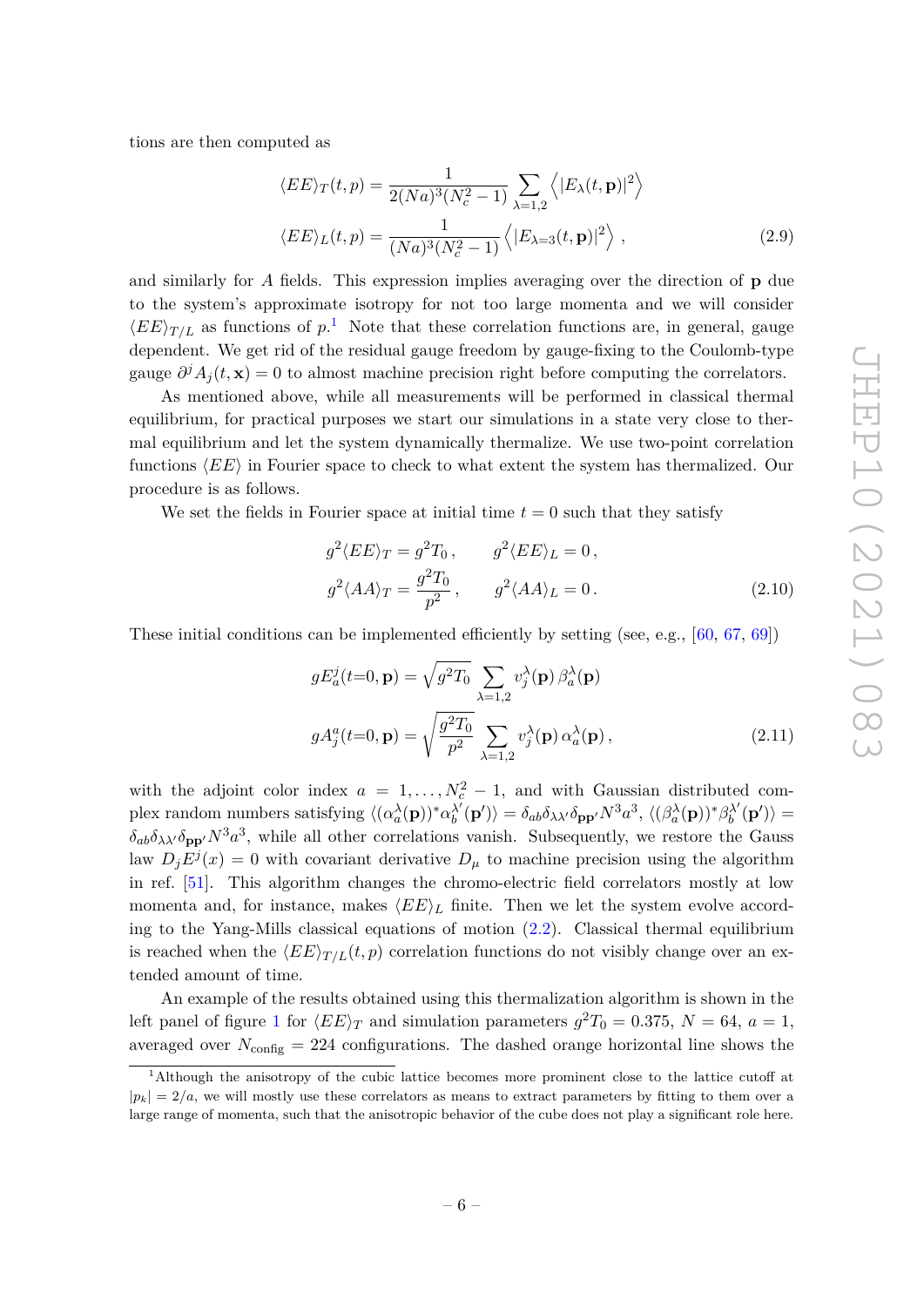

<span id="page-7-0"></span>**Figure 1.** (Left:) Example of thermalization for  $g^2T_0 = 3/8$  and  $a = 1$ . The transverse chromoelectric field correlation is shown at different times of the simulated gauge dynamics. The inset shows a zoomed region of the plot. The dashed orange line corresponds to the field initialization [\(2.10\)](#page-6-0) with  $g^2T_0$  before the Gauss law is restored. (Right:) Extracting *T* and  $\hat{m}_D$  by fitting [\(2.12\)](#page-7-1) to transverse and longitudinal chromo-electric field correlations. The fit functions are given by the black dashed and continuous purple lines. The red dashed line corresponds to the value  $g^2T_{\text{UV}}$  at the hardest momentum, the shaded error band shows the systematic error in the estimation of the temperature  $[T - \Delta T, T + \Delta T]$  with  $\Delta T = T_{UV} - T$ .

initial correlator prior to Gauss law restoration, that equals  $g^2T_0$  for all momenta. After the restoration, the transverse correlator shows some momentum dependence and is given by the blue dashed line at  $t/a = 0$ . In the subsequent evolution, the system thermalizes rather quickly. Already for times  $t/a \gtrsim 30$ , the correlation function is almost stationary, for later times  $t/a \gtrsim 60$ , the deviation between curves at different times lies within the uncertainty of the data, as can be seen in the inset. At that point, the system can be considered approximately thermal.

As shown in ref. [\[70\]](#page-25-1) and recently used in [\[71\]](#page-25-2), the correlation functions  $\langle EE\rangle_{T/L}(t,p)$ encode the temperature and the Debye mass of the classical state

<span id="page-7-1"></span>
$$
g^2 \langle EE \rangle_T \approx g^2 T \,, \qquad g^2 \langle EE \rangle_L \approx g^2 T \frac{\hat{m}_D^2}{p^2 + \hat{m}_D^2} \,. \tag{2.12}
$$

These relations are not exact but become more reliable at larger momenta  $p \gg m_D$ . We can use them to extract the temperature  $g^2T$  and an estimate for the Debye (screening) mass  $\hat{m}_D$ . A systematic error (for  $g^2T$ ) is estimated as the deviation of the correlators from these simple functional forms, as will be explained shortly. The extraction of these parameters from the transverse and longitudinal chromo-electric field correlations is demonstrated in the right panel of figure [1](#page-7-0) for the same parameters as in the left panel at the time  $t/a = 140$ . One can see that the thermalized correlations are lower than the initial value  $g^2T_0$  for the considered parameters and that they indeed agree well with the fit functions  $g^2 \langle EE\rangle^{\rm fit}_T = g^2 \hat{T}_{E_t E_t}$  and  $g^2 \langle EE\rangle^{\rm fit}_L = g^2 \hat{T}_{E_l E_l}/(1 + p^2/\hat{m}_D^2)$ , as shown by the black dashed and purple continuous lines. Remarkably, these independent fits lead to almost the same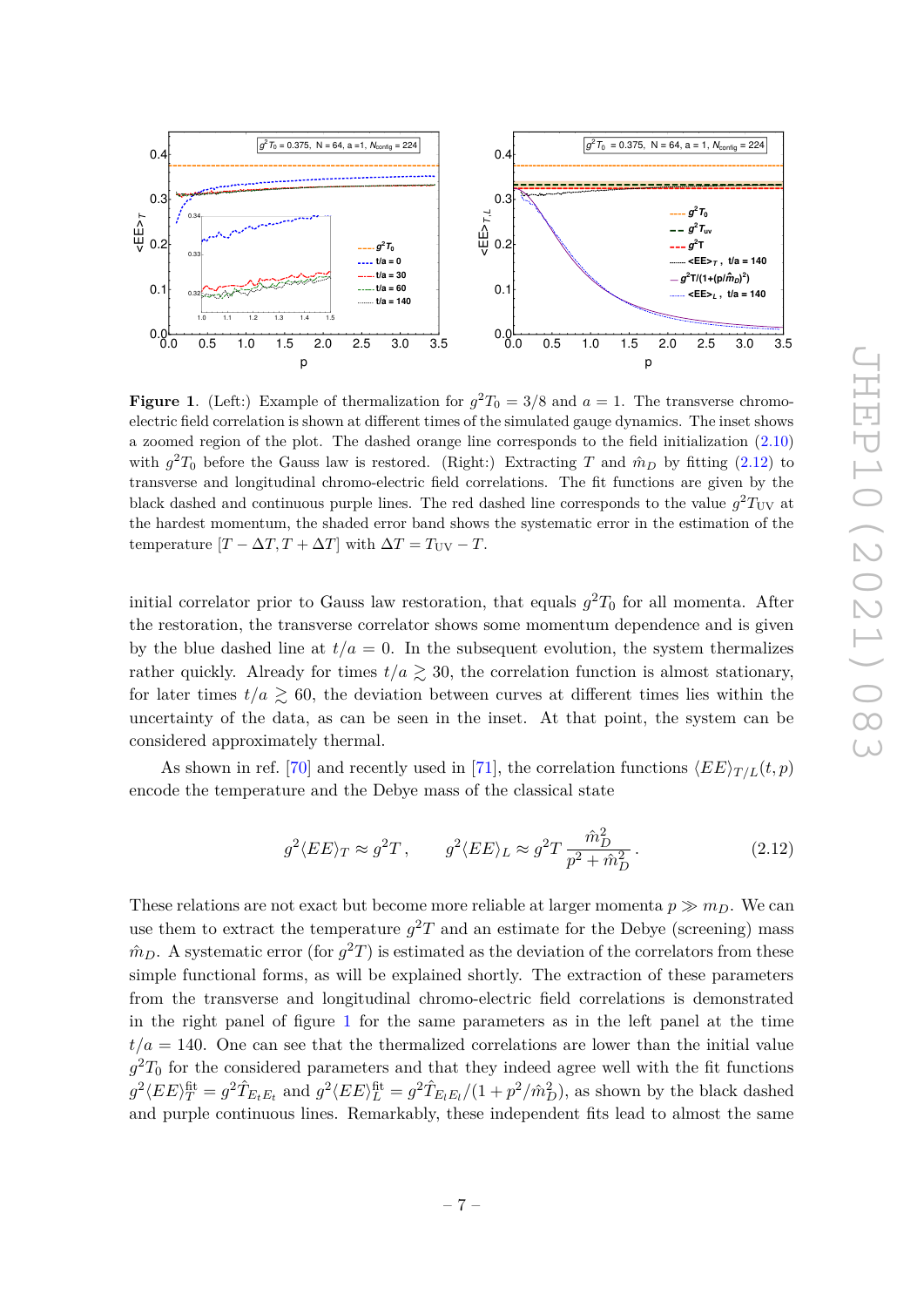

<span id="page-8-1"></span>**Figure 2.** Extracted values of  $g^2 \hat{T}_{E_t E_t}$ ,  $g^2 \hat{T}_{E_l E_l}$  and  $\hat{m}_D$  for different values of  $g^2 T_0$  for  $a = 1$  (left) and  $a = 0.1$  (right). All parameters are shown in lattice units.

value of the temperature and we set

$$
g^2 T = g^2 \hat{T}_{E_t E_t} \,. \tag{2.13}
$$

Since the transverse correlator  $\langle EE \rangle_T$  still grows slowly with *p*, we extract the value  $g^2T_{\text{UV}}$ at the largest momentum to estimate the error as  $\Delta T = T_{UV} - T$ . This systematic error is shown by the shaded band in the figure. We find that the uncertainty in the extraction of the temperature is generally quite low and becomes smaller with decreasing lattice spacing. For the coarse lattice spacing  $a = 1$  used in figure [1,](#page-7-0) the relative error is only  $\Delta T/T < 3\%$ .

The extracted temperature and mass values,  $g^2 \hat{T}_{E_t E_t}$ ,  $g^2 \hat{T}_{E_l E_l}$  and  $\hat{m}_D$ , are shown in figure [2](#page-8-1) as functions of  $g^2T_0$  for the larger lattice spacing  $a = 1$  (left) and a fine lattice spacing  $a = 0.1$  (right). One observes that both  $g^2 \hat{T}_{E_t E_t}$  and  $g^2 \hat{T}_{E_l E_l}$ , visible as blue and red points, respectively, agree well in both cases. While for the small lattice spacing,  $g^2T_0$  and the extracted  $g^2T$  are almost identical, one observes deviations that grow with temperature for the coarser lattice. Since the lattice simulations depend on the combination  $\beta = 2N_c/(g^2Ta)$ , as will be explained in section [2.6,](#page-9-0) we can summarize that deviations increase with decreasing  $\beta$ , while for growing  $\beta$  values, both  $\Delta T/T$  and  $|T_0 - T|/T$  become smaller, enabling a better control of the value of the temperature.

## <span id="page-8-0"></span>**2.5 The HTL, HCL, and lattice Debye masses**

We will also need to compute the Debye mass in order to compare results obtained using different analytic and numerical approaches. The definition of the Debye mass depends on the method being used. In this paper we consider three methods for defining the Debye mass: (1) continuum hard-thermal-loops calculations, (2) lattice-discretized hard classical loops calculations, and (3) direct lattice measurement using chromo-electric field correlators. The definitions in these three cases are:

1. The well-known continuum hard thermal loop (HTL) expression is

<span id="page-8-2"></span>
$$
\left(m_D^{\text{HTL}}\right)^2 = 4g^2 N_c \int \frac{d^3 p}{(2\pi)^3} \frac{f_{\text{BE}}(p)}{p} = \frac{N_c g^2 T^2}{3},\tag{2.14}
$$

with the Bose-Einstein distribution  $f_{\text{BE}}(p) = (\exp(p/T) - 1)^{-1}$ .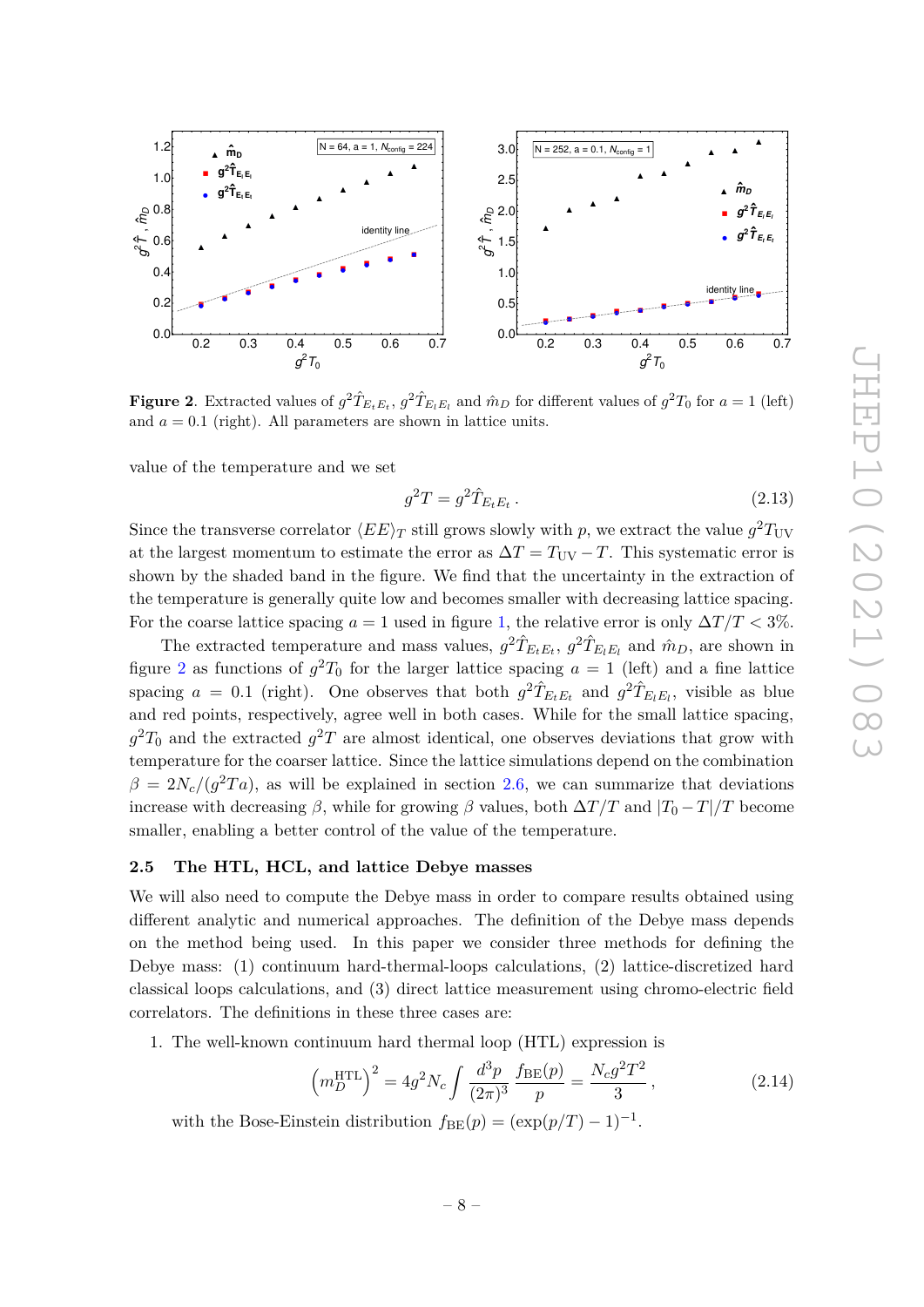2. In classical thermal equilibrium one has  $f_{BE}(p) \rightarrow T/p$ , and the discretization on an anisotropic cubic lattice with a finite lattice spacing leads to the following hard classical loop (HCL) expression

<span id="page-9-2"></span>
$$
\left(m_D^{\text{HCL}}\right)^2 = \frac{g^2 T N_c}{2a} \left(\frac{3\Sigma}{2\pi} - 1\right),\tag{2.15}
$$

where  $\Sigma \approx 3.1759$  is a factor that results from the anisotropy of the lattice [\[52\]](#page-24-1). Strictly speaking, this expression is the leading-order perturbative result in the infinite volume limit. Since we employ large lattice sizes, the latter effect can be neglected. Moreover, finite volume effects are expected to be less important than sub-leading perturbative effects that typically contribute to  $(2.14)$  and  $(2.15)$  at low momenta  $p \leq m_D$ . We will use [\(2.15\)](#page-9-2) in our figures when we plot the CYM lattice results as a function of  $m<sub>D</sub>r$ .

3. Our final possibility is to measure the Debye mass  $\hat{m}_D$  directly from our thermalized CYM configurations using chromo-electric field correlators, which is explained in the previous subsection. Its temperature, and thus *β* dependence is shown in figure [2](#page-8-1) for different lattice spacings. One generally finds that it grows with temperature. More precisely, we find an approximately linear connection to  $m_D^{\text{HCL}}$  with

<span id="page-9-3"></span>
$$
\hat{m}_D \approx 1.42 \; m_D^{\text{HCL}} \tag{2.16}
$$

for  $92 \leq \beta \leq 300$ , while at lower  $\beta$  deviations from a linear connection become more sizable.

#### <span id="page-9-0"></span>**2.6 Parameters and scaling properties with the coupling**

The coupling *g* can be scaled out of the dynamical equations of motion [\(2.2\)](#page-4-3) by rescaling all field amplitudes as  $gA \mapsto A$  and  $gE \mapsto E$ . As visible in [\(2.12\)](#page-7-1), the coupling then only enters in the combination  $g^2T$ . This dimensionful scale can then be used to make all quantities dimensionless by rescaling them with appropriate powers. In the rescaled version, one then has  $\langle EE \rangle_T \mapsto 1$ . Note that this rescaling implies that lattice simulations only depend on the lattice size  $N^3$  and on the lattice spacings  $g^2Ta \equiv 2N_c/\beta$  and  $g^2Ta_t$ . Since we use  $a_t \ll a$ , temporal artefacts that may result from a dependence on  $g^2 T a_t$  are suppressed, and the simulations mainly depend on

$$
\beta = \frac{2N_c}{g^2Ta} \,. \tag{2.17}
$$

If not stated otherwise, we will write our values for  $a, g^2T_0$ , the extracted temperature  $g<sup>2</sup>T$  and all dimensionful variables in lattice units. We will also provide the corresponding *β* values.

## <span id="page-9-1"></span>**3 Results**

In this section we present the non-perturbative results from classical-statistical simulations of real-time Yang-Mills theory on cubic lattices with  $N^3$  sites and the spacing length of *a*.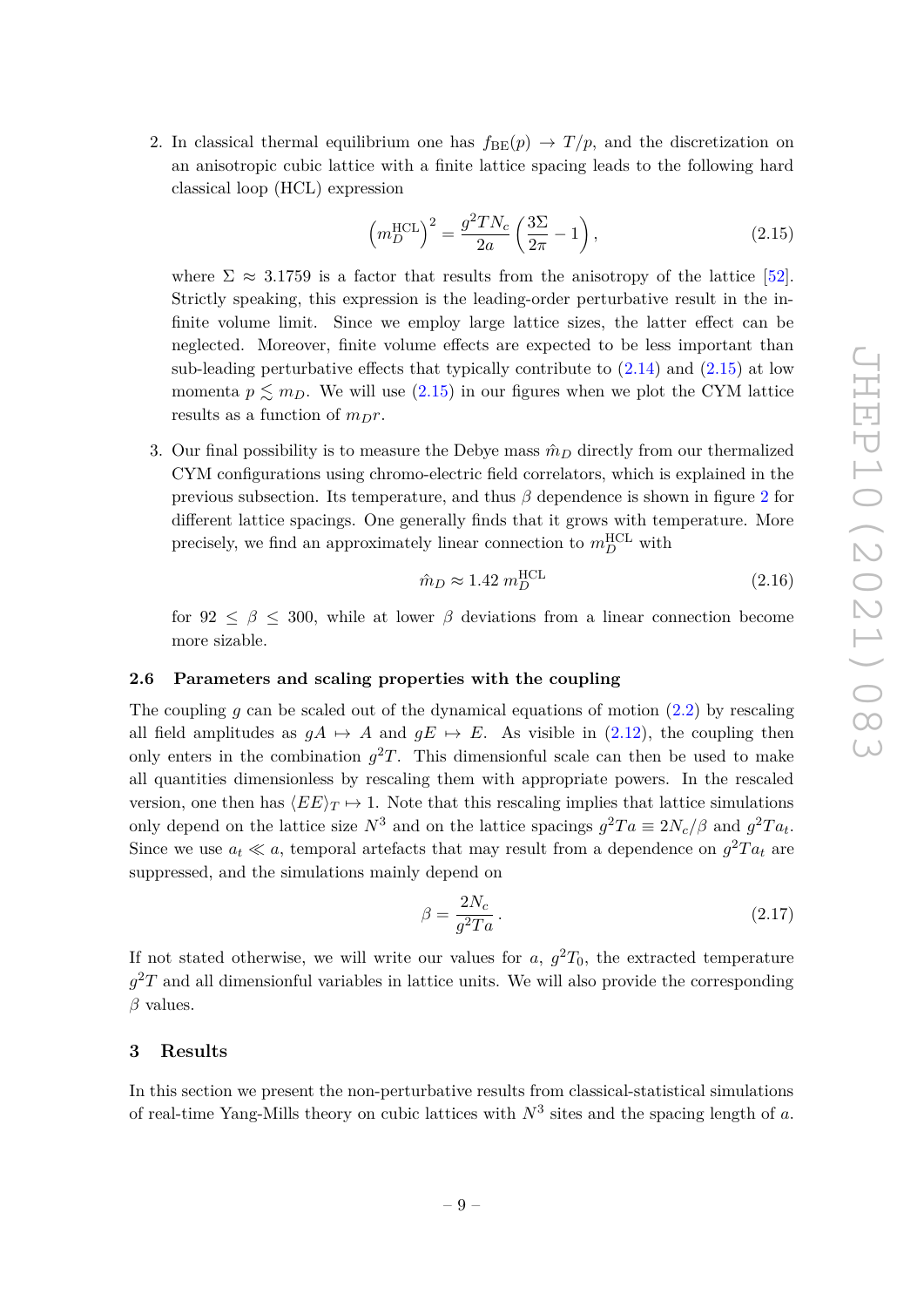As detailed in section [2,](#page-3-0) the fields are initialized with initial temperature  $T_0$ , they thermalize by solving classical equations of motion, and the actual temperature *T* is extracted with an error estimate from correlation functions of chromo-electric fields. We present the values of the imaginary part of the classical potential  $\text{Im}[V_{\text{cl}}(r)]$  for SU(3) extracted from the evolution of temporal Wilson loops [\[22,](#page-22-3) [44\]](#page-23-3). For comparison, we start this section by recalling the corresponding analytic results from dimensionally regularized HTL and the expressions from lattice-regularized HCL calculations of  $\text{Im}[V_{\text{cl}}(r)]$  to the second-order. We compute the HCL potential numerically for a wide range of *β* values and fit the numerical HCL results to the functional form of a suitable analytically available approximation with only two parameters. The fit allows us to extract the  $\beta$  dependence of the parameters of the HCL potential, including an estimate for the large- $\beta$  limit with  $\beta \to \infty$ . We then discuss our numerical results from classical Yang-Mills simulations for a wide range of *β* values, and compare them with previously published data of Im $[V<sub>cl</sub>(r)]$  obtained from lattice calculations, with simulations in  $SU(2)$  theory and with HCL results. Our main simulation results are also summarized in tables in appendix [A.](#page-19-0)

#### <span id="page-10-0"></span>**3.1 Hard thermal loop result**

In ref. [\[22\]](#page-22-3) the authors derived an expression for the imaginary part of the heavy-quark potential to leading-order in the strong coupling constant using the continuum hard thermal loop framework and dimensional regularization. Their final result could be expressed compactly as

<span id="page-10-4"></span>Im[V<sup>(2)</sup>(r)] = 
$$
-\frac{C_F g^2 T}{4\pi} \phi \left( m_D^{\text{HTL}} r \right)
$$
. (3.1)

where  $C_F = (N_c^2 - 1)/2N_c$ ,

<span id="page-10-3"></span>
$$
\phi(x) \equiv 2 \int_0^\infty dz \frac{z}{\left(1 + z^2\right)^2} \left[1 - \frac{\sin(zx)}{zx}\right],\tag{3.2}
$$

and  $m_D^{\text{HTL}}$  given by the continuum hard thermal loop Deybe mass [\(2.14\)](#page-8-2). Note that in the large-*r* limit one has  $\lim_{r\to\infty} \phi(r) = 1$ . As a result the asymptotic value of the imaginary part in this case is  $-C_F g^2 T / 4\pi$ .

## <span id="page-10-1"></span>**3.2 Hard classical loop results**

The result for the imaginary part of the classical potential in the infinite volume and infinite time limit  $(N \to \infty, t \to \infty)$  from second-order perturbation theory regularized on a cubic lattice (HCL: Hard Classical Loop) of size  $(aN)^3$  is calculated in ref. [\[44\]](#page-23-3) and is given by

<span id="page-10-2"></span>
$$
\operatorname{Im}\left[V_{\mathrm{cl}}^{(2)}(r)\right]/g^2T = -\frac{\pi C_F N_c^2}{\beta} \int_0^1 \mathrm{d}^3 \mathbf{x} \frac{1 - \cos\left(\pi x_3 r/a\right)}{\left(\tilde{\mathbf{x}}^2 + N_c^2 \Sigma / \pi \beta\right)^2} \int_{-1}^1 \mathrm{d}^3 \mathbf{y} \frac{\delta\left(\tilde{\mathbf{x}} \cdot \mathbf{\dot{y}}\right)}{\left(\tilde{\mathbf{y}}^2\right)^{1/2}},\tag{3.3}
$$

where the accented variables are defined as

$$
\tilde{x}_i \equiv 2\sin\left(\frac{\pi x_i}{2}\right), \qquad \dot{x}_i \equiv \sin(\pi x_i), \qquad x_i \in (-1, 1). \tag{3.4}
$$

We perform the numerical integration necessary in  $(3.3)$  using the VEGAS algorithm [\[72\]](#page-25-3), as implemented in the CUBA library [\[73\]](#page-25-4). The results for  $g^2T = 0.44$  and  $a \in$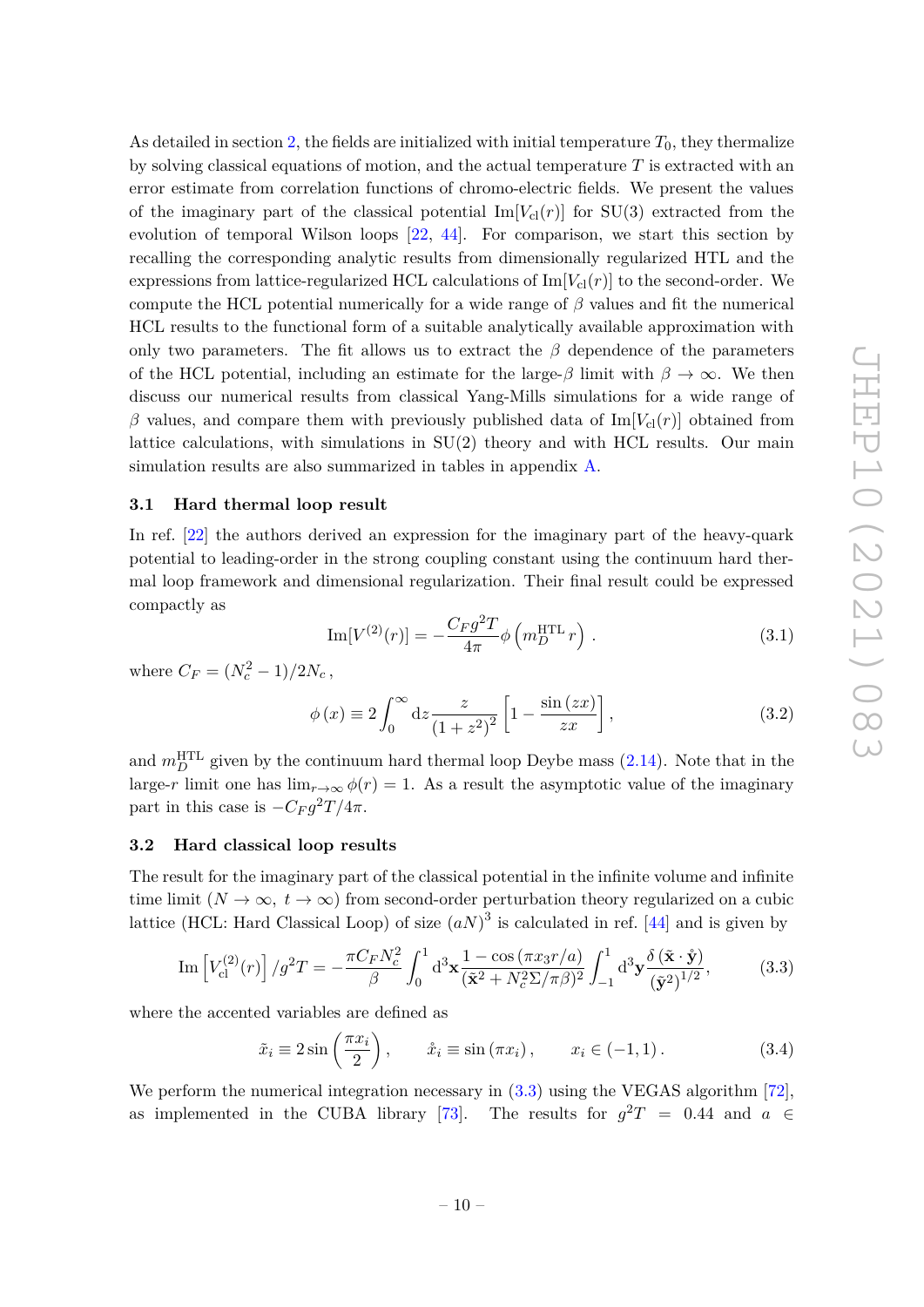

<span id="page-11-1"></span>**Figure 3.** (Left) Large-time limit of  $\text{Im}[V_{\text{cl}}^{(2)}(r)]/g^2T$  for  $g^2T = 0.44$  and  $a \in \{1, 0.5, 0.25, 0.2, 0.1\}$ corresponding to  $\beta \in \{13.6, 27.3, 54.6, 68.2, 136.4\}$ , calculated using the infinite-volume hard classical loop (HCL) approximation in  $(3.3)$ . These numerical results are represented by points while fits using the function [\(3.5\)](#page-11-0) are shown as lines. (Right) Same as in the left panel, but divided by the asymptotic value  $A_{\infty} \equiv \lim_{r \to \infty} \text{Im}[V_{\text{cl}}^{(2)}(r)]/g^2T$ .

{1*,* 0*.*5*,* 0*.*25*,* 0*.*2*,* 0*.*1} corresponding to *β* ∈ {13*.*6*,* 27*.*3*,* 54*.*6*,* 68*.*2*,* 136*.*4} are shown as points in the left panel of figure [3](#page-11-1) as functions of  $m<sub>D</sub>r$  with  $m<sub>D</sub>$  given by the HCL Debye mass [\(2.15\)](#page-9-2). As can be seen from this panel, the asymptotic large-*r* value of  $Im[V<sub>HCL</sub>]$ depends on  $\beta$ , however, the small-*r* behavior is similar for all values of  $\beta$  shown. We find that the numerical HCL curves are fit very well by the functional form

<span id="page-11-0"></span>
$$
\operatorname{Im}\left[V_{\text{cl}}^{(2)}(r)\right] = g^2 T A_{\infty} \phi \left(B \, m_D r\right). \tag{3.5}
$$

with  $\phi(x)$  given in eq. [\(3.2\)](#page-10-3). This functional form is motivated by the analytic leading-order perturbative HTL result [\(3.1\)](#page-10-4) for which  $A_{\infty}^{\text{HTL}} = -C_F/4\pi$  and  $B^{\text{HTL}} = 1$  with the HTL calculated  $m<sub>D</sub>$ . The fitted curves are shown as lines in figure [3](#page-11-1) and nicely coincide with the numerically integrated results.

To make the agreement better visible, we show in the right panel of figure [3](#page-11-1) the same results divided by their corresponding asymptotic values  $A_{\infty}^{\text{HCL}}$ . All curves fall on top of each other, demonstrating that  $\text{Im}[V_{\text{cl}}^{(2)}(r)]/(g^2 T A_{\infty}^{\text{HCL}})$  is well described by  $\phi\left(B^{\text{HCL}} m_{D}^{\text{HCL}} r\right)$ . This also shows that, while fitted values of  $A_{\infty}^{\text{HCL}}$  depend on  $\beta$ , this functional form and, in particular, the parameter  $B^{HCL}$  is barely sensitive to  $\beta$  in the considered range of  $\beta$  values.

We show the fitted parameters  $A_{\infty}^{\text{HCL}}$  and  $B^{\text{HCL}}$  in figure [4](#page-12-0) for a wide range  $10 \le \beta \le$ 360. Consistent with our earlier observations, *B*HCL becomes practically constant at large β, while  $A_{\infty}^{\text{HCL}}$  is still growing for the values considered here. To better understand the functional form of the parameters and to extrapolate to larger  $\beta$ , we have performed fits with different functional forms. The functions that seem to describe the results in the best way are

$$
A_{\infty}^{\text{HCL}}(\beta) \approx -0.144 - 0.139 \,\beta^{-0.24}
$$
  

$$
B^{\text{HCL}}(\beta) \approx 1.548 + 0.12 \, e^{-0.025\beta},\tag{3.6}
$$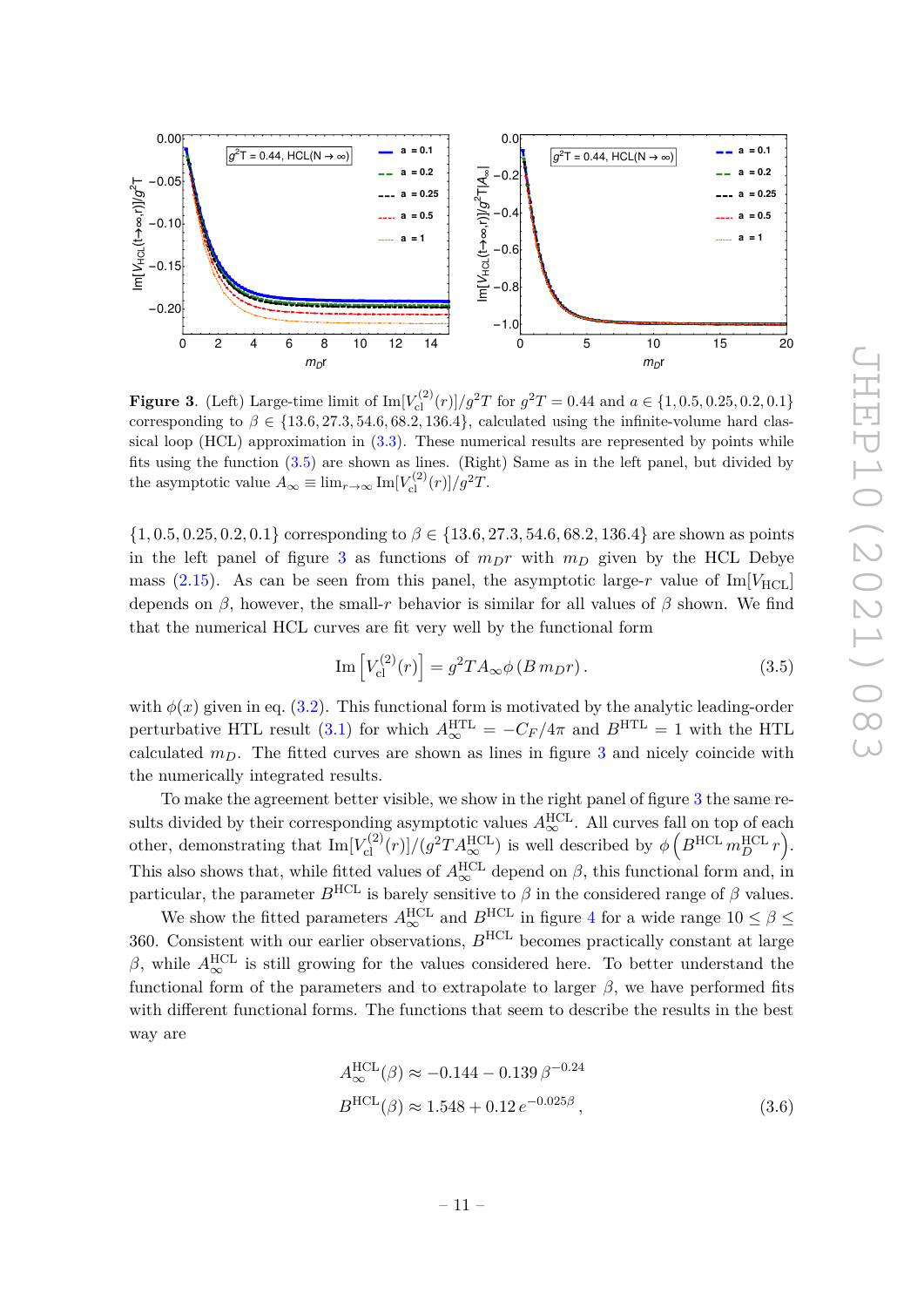

<span id="page-12-0"></span>**Figure 4.** Fit values  $A_{\infty}^{\text{HCL}}$  (left) and  $B^{\text{HCL}}$  (right) of the fit function [\(3.5\)](#page-11-0) to the classical potential  $\text{Im}[V_{\text{cl}}^{(2)}(r)]/g^2T$  computed within HCL for a wide parameter range  $\beta = 10 \rightarrow 360$  for  $a = 0.1$ . Fits to the dependence of these parameters on  $\beta$  are shown as red curves, with the chosen form of the fit functions indicated in the label. The asymptotic values are  $A_{\infty}^{\text{HCL}}(\beta \to \infty) = -0.144$  and  $B^{\text{HCL}}(\beta \rightarrow \infty) = 1.55$ .

and are included into figure  $4$  as red continuous lines.<sup>[2](#page-12-1)</sup> The fit functions allow us to estimate the asymptotic values

$$
A_{\infty}^{\text{HCL}}(\beta \to \infty) \approx -0.144 = -0.108 C_F, \qquad B^{\text{HCL}}(\beta \to \infty) \approx 1.548. \tag{3.7}
$$

Since the large- $\beta$  limit corresponds to the limit  $a \to 0$ , its existence is very nontrivial for an observable in classical thermal lattice field theory due to the Rayleigh-Jeans divergence. Our analysis suggests that such a limit exists for  $\text{Im}[V_{\text{cl}}^{(2)}(r)]$ . This was possible in our case because, different from previous studies, we studied the HCL potential as a function of  $m_D^{\text{HCL}} r$  rather than any other combination of the lattice spacing or the temperature. Since  $m_D^{\text{HCL}}$  diverges for small *a*, our parametrisation hides the divergence and leaves the functional form and the remaining parameters finite. It is interesting to compare the extrapolated parameter values [\(3.7\)](#page-12-2) to the corresponding HTL values in dimensional regularization of section [3.1.](#page-10-0) As mentioned before, these are

<span id="page-12-3"></span><span id="page-12-2"></span>
$$
A_{\infty}^{\text{HTL}} \approx -0.08 C_F, \qquad B^{\text{HTL}} = 1. \tag{3.8}
$$

The  $A_{\infty}$  values are quite close, with the estimated HCL value  $|A_{\infty}^{\text{HCL}}(\beta \to \infty)|$  being 35% larger than the corresponding HTL value. Note here that our extrapolation is expected to have a large uncertainty for  $A_{\infty}^{\text{HCL}}$  for  $\beta \to \infty$  since its value is still quite rapidly changing in the considered  $\beta$  interval, as seen in figure [4.](#page-12-0) While the fit works surprisingly well over a large  $\beta$  interval, which gave us confidence to write a limiting value, our analysis is not a proof that  $|A_{\infty}^{HCL}(\beta \to \infty)|$  is indeed finite but rather an observation from this fit function. This is different for the parameter *B*, that agrees well with its estimated large- $\beta$  limit for  $\beta \geq 200$ . Since *B* multiplies the divergent Debye mass, the product  $B m_D^{\text{HCL}}$  could be interpreted as a replacement for the lattice regularized mass.

<span id="page-12-1"></span><sup>&</sup>lt;sup>2</sup>We tried both functional forms for each of the parameters  $A_{\infty}$  and *B* and found that these forms shown in the plots are preferred by far.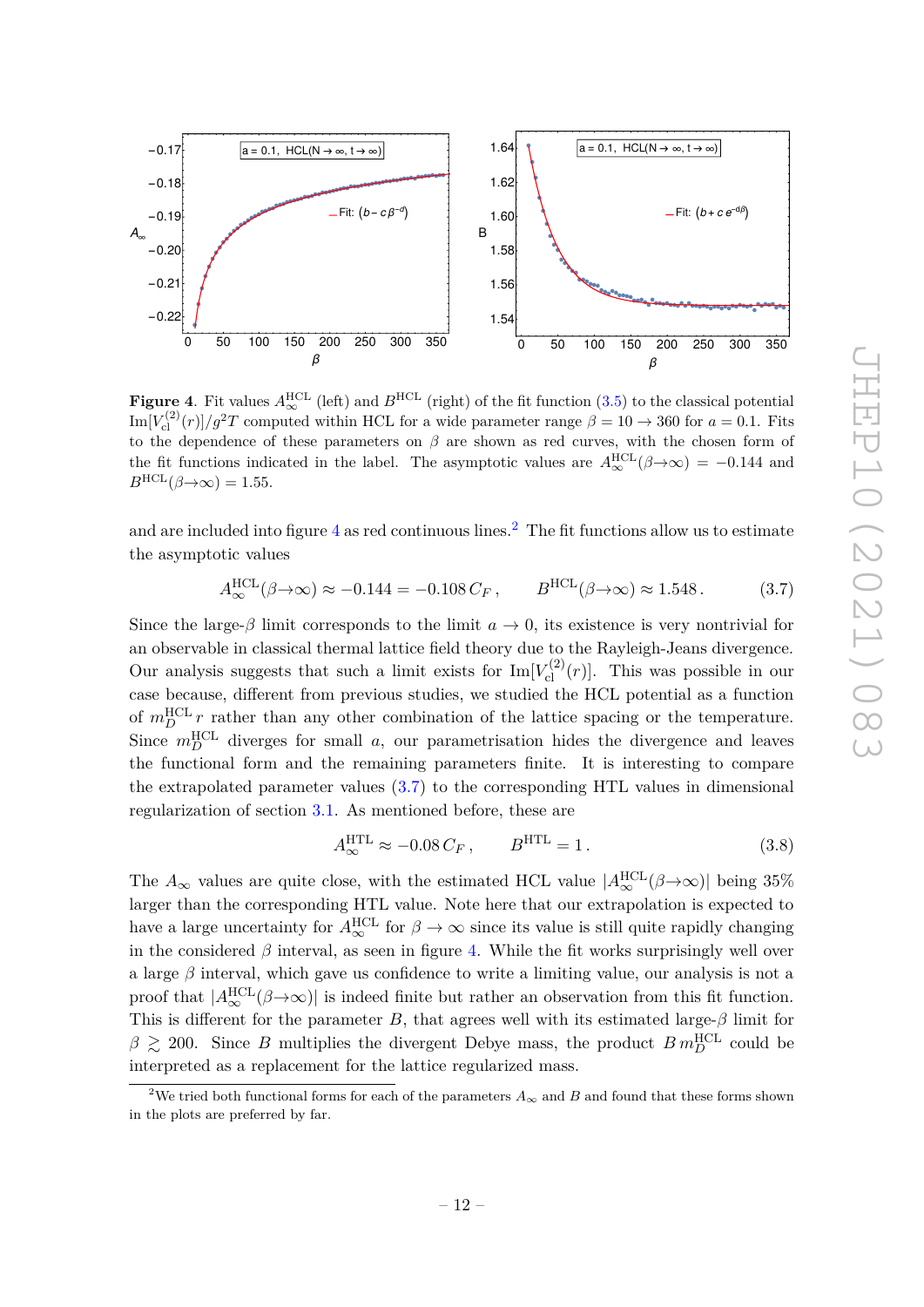

<span id="page-13-2"></span>**Figure 5.** Examples of the classical Wilson loop as a function of time for lattice spacing  $a = 1$ and spatial separation values  $r/a = \{1, 2, 3, 4\}$  (left), and for lattice spacing  $a = 0.1$  and spatial separation values  $r/a = \{10, 20, 30, 40\}$  (right).

#### <span id="page-13-0"></span>**3.3 Nonperturbative CYM simulation results for the classical Wilson loop**

We now turn to the results of our CYM lattice simulations. To extract the imaginary part of the classical potential  $Im[V_{cl}(r)]$  from non-perturbative lattice simulations, we follow the procedure introduced in ref. [\[44\]](#page-23-3) and revisited in section [2.3.](#page-4-2) We consider rectangular Wilson loops of different spatial size  $r = na$  and temporal length  $t = n_t a_t$ <sup>[3](#page-13-1)</sup>. We use a temporal lattice spacing of  $a_t = a/100$  for all results reported in this paper. The imaginary part of the classical potential  $\text{Im}[V_{\text{cl}}(r)]$  at separation r for a heavy quarkonium system is calculated from the large-time slope of the logarithm of the Wilson loop  $C_{\text{cl}}(r, t)$ , averaged over lattice sites, orientations and configurations. The time evolution of  $C_{\text{cl}}(r, t)$  is shown for two example cases in figure [5.](#page-13-2)

In the left panel of figure [5](#page-13-2) we present typical results obtained on a small lattice which is averaged over  $N_{\text{config}} = 28$  classical-statistical configurations. The bands indicate the uncertainty in the mean obtained by dividing the standard deviation of the mean value by  $\sqrt{N_{\text{config}}N_{\text{iso}}N_{\text{start},\text{points}}}$ . As indicated from this last expression, we exploit the isotropy and homogeneity of the lattice in order to obtain increased statistics, where we average over two different Wilson loop orientations and use  $N_{\text{start},\text{points}} = N^3$  possible spatial starting points from which we can measure the Wilson loop. As can be seen from this panel, one cannot perform the fits to extract the logarithmic slope at early times. In practice, one must wait a sufficient amount of time beyond the thermalization time  $(t_0)$ . Typically, we use a fit window that encompasses  $(t-t_0)/a > 10$ . We find that as long as one uses starting times for the fit window which satisfy this constraint, there is only a very small variation in the extracted logarithmic slopes.

In the right panel of figure [5](#page-13-2) we present typical results obtained on a large lattice in which we only take into account one configuration for the initial fields. As this panel demonstrates, when using large lattices, the uncertainty is decreased due to the much larger

<span id="page-13-1"></span><sup>&</sup>lt;sup>3</sup>Since we work in temporal axial gauge with  $U_0 = 1$ , the temporal edges of the Wilson loops are trivial and the loops reduce to line-line correlators.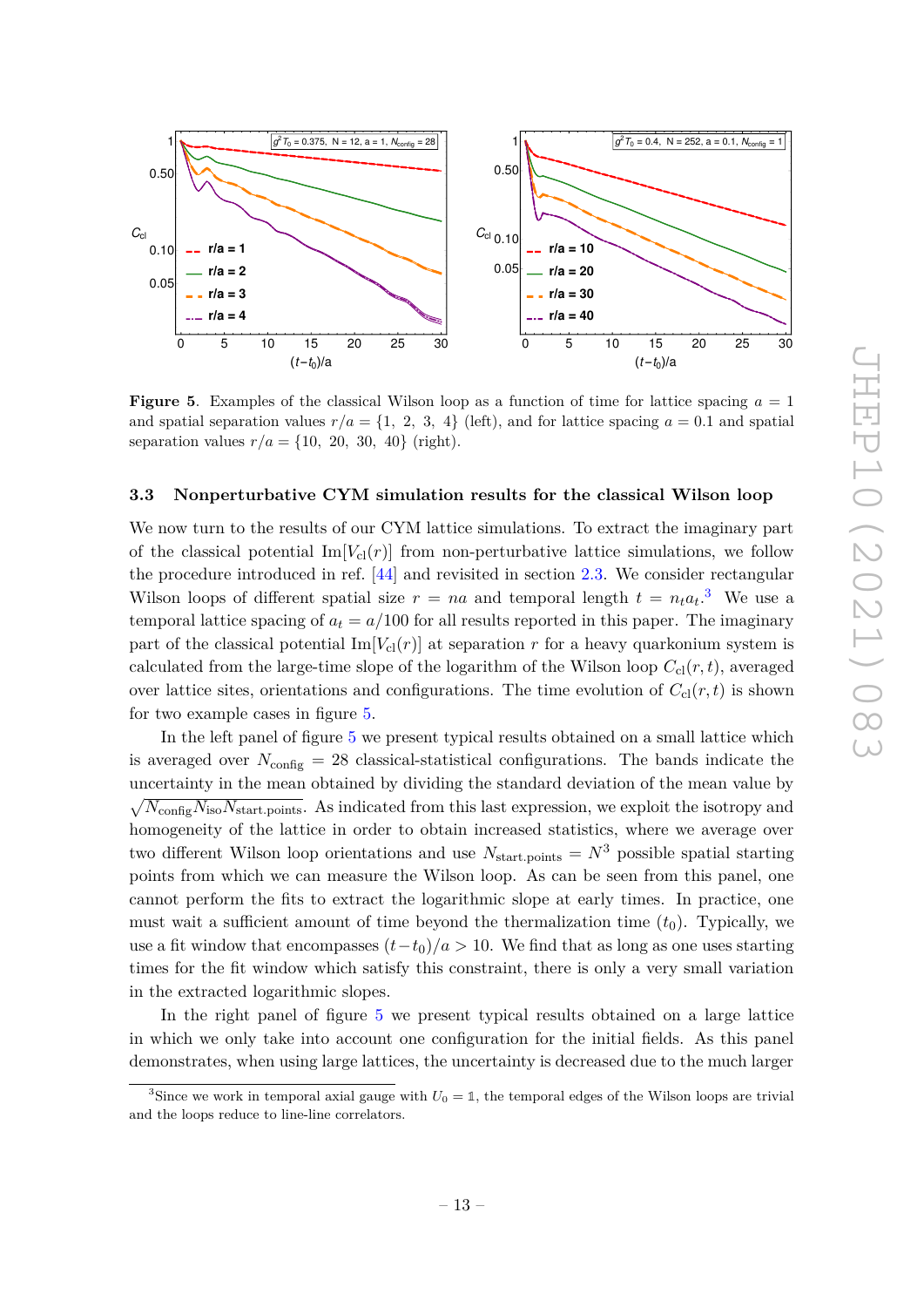

<span id="page-14-2"></span>**Figure 6.** Im $[V_c](r)/g^2T$  as a function of  $r/a$  for  $\beta = 16$ . The blue filled disks are the results obtain herein averaged over 28 configurations. The red filled squares are the results reported by Laine et al. in ref. [\[44\]](#page-23-3).

number of starting points that can be used to measure the Wilson loop. As a result, on large lattices one does not need to sample as many initial configurations, which helps to reduce the run time required to extract statistically accurate results. We have explicitly checked that the uncertainty bands obtained with one initial configuration are consistent with results obtained using larger number of initial configurations but a smaller lattice size.

#### <span id="page-14-0"></span>**3.3.1 Benchmark results for**  $\beta = 16$  and  $a = 1$

In figure [6](#page-14-2) we compare our results to the previously available ones from ref. [\[44\]](#page-23-3) for  $\beta$  = 16. We set the parameter  $g^2T_0 = 0.44$  for the initial distribution so that the resulting temperature extracted from  $\langle EE \rangle$  correlators is  $g^2T \approx 0.373$ , which is close to the value  $g^2T = 0.375$  for the corresponding  $\beta = 16$  when setting  $a = 1, g^2 = 1$ . The error bars indicated in figure  $6$  include uncertainties from averaging the Wilson loops over the starting points, orientations, classical configurations, uncertainties coming from the fitting residuals, and uncertainties from the temperature extraction. As can be seen from this figure, our results are in agreement within uncertainties with the reported results from ref. [\[44\]](#page-23-3).

## <span id="page-14-1"></span>**3.3.2 Comparing results for SU(3) vs. SU(2)**

To check for the  $N_c$  dependence of the  $SU(N_c)$  gauge theories, we perform here similar lattice calculations for SU(3) and SU(2) systems and extract  $\text{Im}[V_{\text{cl}}(r)]/g^2T$  for different values of  $T_0$ . In figure [7](#page-15-1) we use the same lattice parameters  $a = 1$  and  $N = 12$  as we did in figure [6](#page-14-2) and compare the simulations for the values  $g^2T_0 = \{0.2, 0.3, 0.4\}$ . In the left panel of figure [7,](#page-15-1) the values of the ratio  $\text{Im}[V_{\text{cl}}(r)]/(g^2T C_F N_c)$  are shown for the two gauge groups as functions of  $r/a$ . One finds that they agree well at low  $r/a$  while the deviations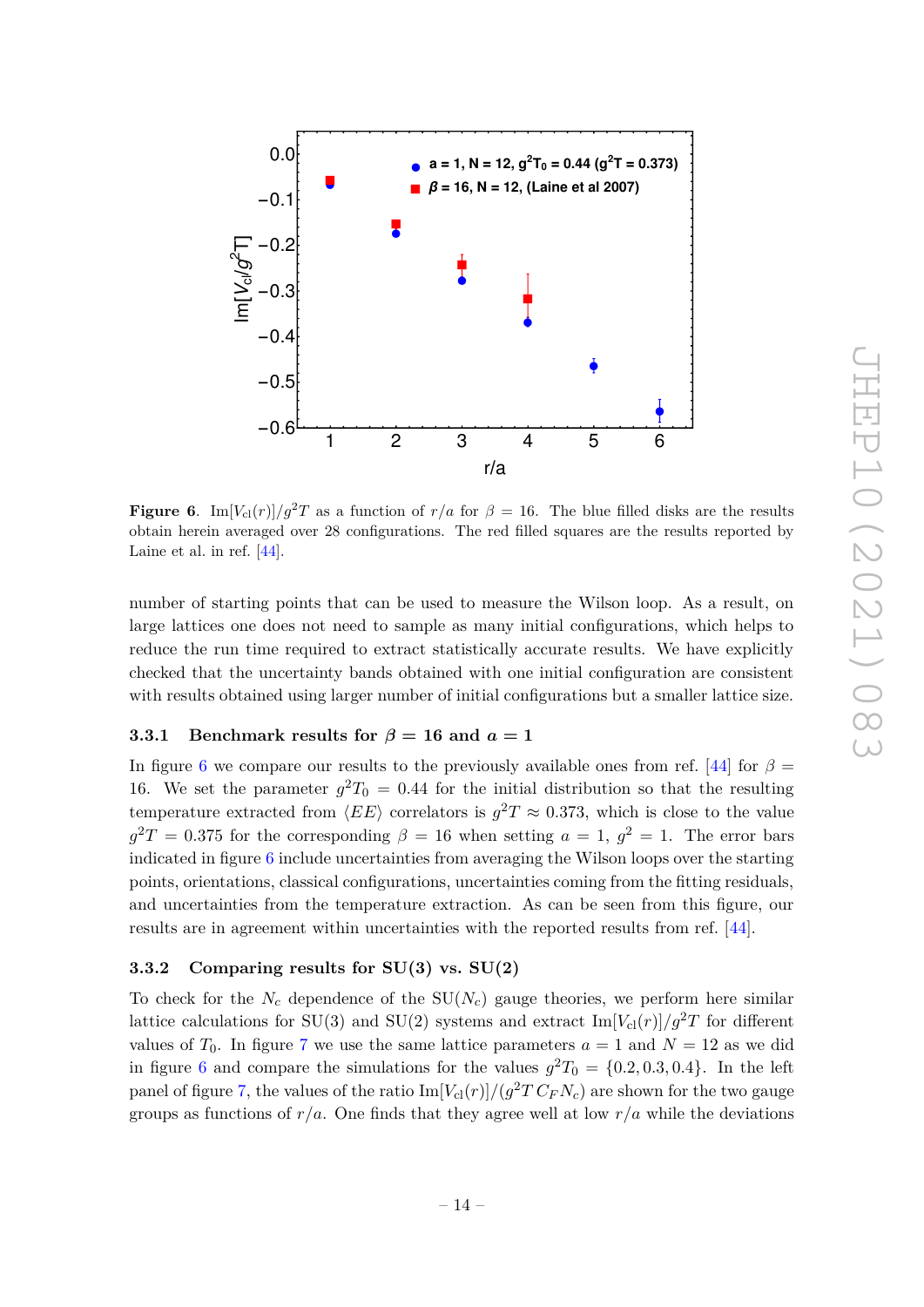

<span id="page-15-1"></span>**Figure 7.** *Left:* Im $[V_{\text{cl}}(r)]/g^2T$  extracted from SU(2) and SU(3) lattice gauge theories simulated with the same values  $T_0$ . The given values of *T* correspond to SU(3). The potential is divided by  $C_F N_c$  of the respective gauge group. *Right:* the ratios of SU(3) to SU(2) results for  $Im[V_c(r)]/g^2T$ for the same simulations. The orange dashed line corresponds to 8*/*3.

grow with the distance. However, the agreement improves for smaller temperatures (larger  $\beta$  values).

In the right panel, the ratio of the imaginary parts of the potentials of the SU(3) and  $SU(2)$  theories,  $(\text{Im}[V_{\text{cl}}(r)]/(g^2T)[SU(3)])/( \text{Im}[V_{\text{cl}}(r)]/(g^2T)[SU(2)]),$  is plotted as a function of  $r/a$ . The horizontal dashed line corresponds to  $(N_c C_F[SU(3)])/(N_c C_F[SU(2)])=8/3$ , which is the ratio of their  $N_cC_F$  values. One observes that the data points are close to this value for all  $r$  and  $T_0$ , which shows that the imaginary part of the potential in our lattice simulations admits Casimir scaling

<span id="page-15-2"></span>
$$
\text{Im}[V_{\text{cl}}(r)] \propto C_F N_c \,. \tag{3.9}
$$

This is similar to the perturbative HCL expression [\(3.3\)](#page-10-2) where due to  $\beta \propto N_c$ , one also finds this relation [\(3.9\)](#page-15-2).

The deviations visible in the right panel of figure [7](#page-15-1) decrease with increasing  $\beta$  (smaller temperature) and with decreasing distance, as we have observed in the left panel. An important source for these deviations is that we compare here simulations with the same  $g^2T_0$  parameter and not with the same temperature  $g^2T$ . As visible in the left panel of figure [2](#page-8-1) for  $a = 1$  and SU(3) theory, the extracted temperatures deviate stronger at larger  $g^2T_0$ . The deviations in SU(2) theory are qualitatively similar but can lead to quantitatively different values of  $g^2T$ , which implies that we compare the  $SU(N_c)$  theories effectively at slightly different temperatures. This effect is reduced when going to smaller temperatures or smaller lattice spacings (larger  $\beta$  values). Moreover, as we will show below, the short-distance behavior is less sensitive to the temperature, which is the reason why the deviations decrease at lower *r/a*.

## <span id="page-15-0"></span>**3.3.3 SU(3) simulation results for different** *β*

We performed CYM lattice simulations with  $g^2T_0 = 0.44$  and  $a = \{1, 0.5, 0.25, 0.2\}$ keeping  $aN = 12$  fixed and also for  $g^2T_0 = 0.45$  and  $a = 0.1$  with  $N = 252$ . Our results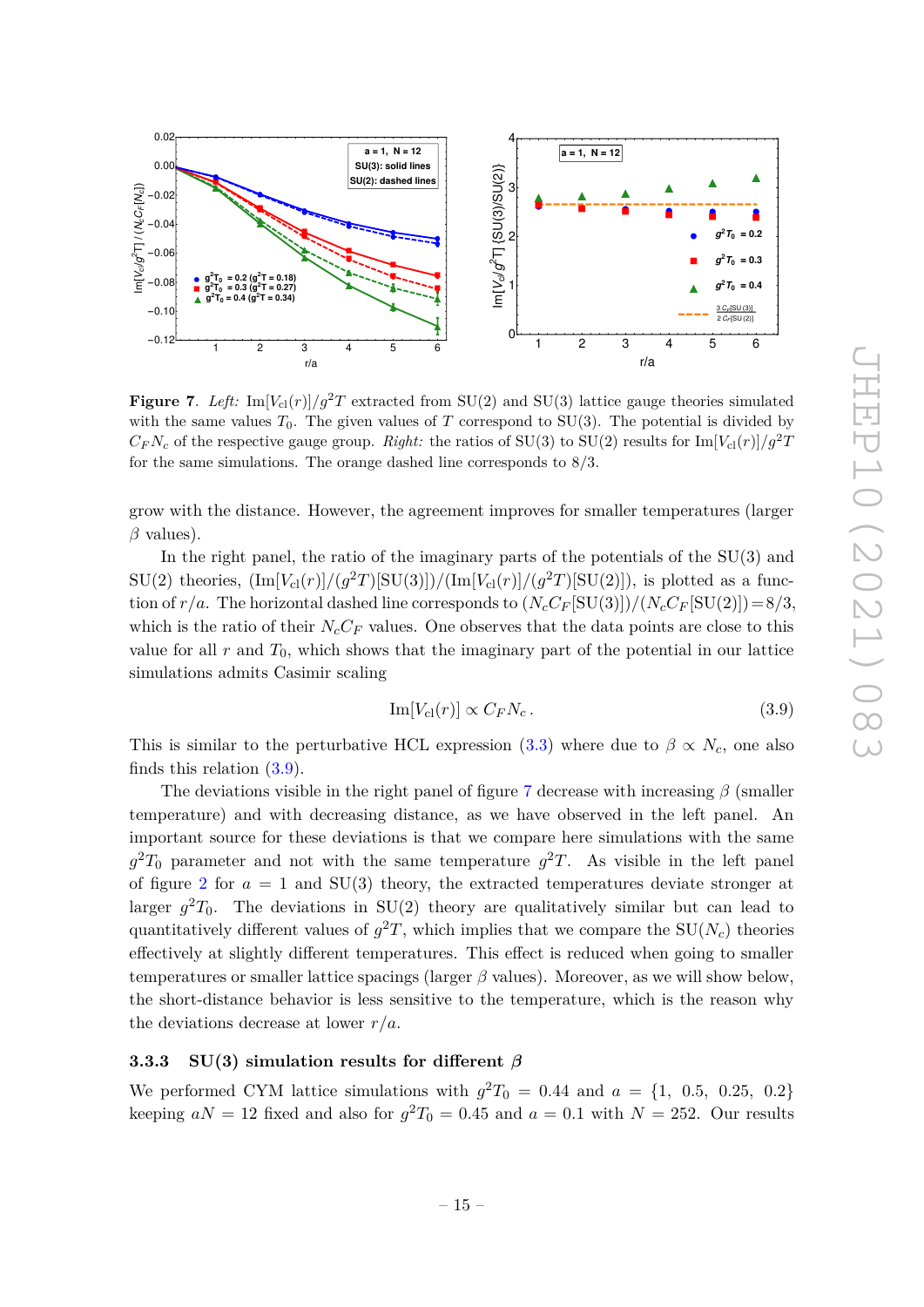

<span id="page-16-0"></span>**Figure 8.** Im $[V_c](r)/g^2T$  for different lattice spacing from nonperturbative Wilson loops (solid lines) and from HCL perturbation theory for  $a = 0.1$  (blue dashed line). The temperature values (extracted from *EE* correlations) are slightly different for different values of *a*, and we write the corresponding  $\beta$  values instead. The  $r \to \infty$  limits of HCL for the continuum extrapolation  $\beta \rightarrow \infty$  [\(3.7\)](#page-12-2) and of the dimensionally-regularized HTL perturbation theories [\(3.8\)](#page-12-3) are indicated by short dotted red lines on the right axis for comparison. The distance in the horizontal axis is scaled using the HCL Debye mass  $(2.15)$  for  $m_D(a)$ .

for  $\text{Im}[V_{\text{cl}}(r)]/q^2T$  are shown in figure [8](#page-16-0) as points connected by solid colored lines, and the respective *β* values are written in the figure. The  $a = 0.1$  CYM lattice simulation results are compared with the corresponding results (same *a* and *T*) obtained from HCL perturbation theory [\(3.3\)](#page-10-2), included as a blue dashed curve. For both our CYM lattice results and the HCL results,  $\text{Im}[V_{\text{cl}}(r)]/g^2T$  is plotted as a function of  $m_Dr$ , where we use the leading-order Debye mass  $m_D^{\text{HCL}}$  calculated in HCL theory [\(2.15\)](#page-9-2). On the right edge of the figure we indicate the asymptotic  $r \to \infty$  values obtained using both the dimensionally-regularized continuum HTL result [\(3.1\)](#page-10-4) and the extrapolated  $N, \beta \to \infty$  HCL result with the parameters [\(3.7\)](#page-12-2).

As can be seen from this figure (figure [8\)](#page-16-0), the CYM lattice results seem to approach a finite large- $\beta$  form when plotted as a function of  $m_{D}r$ , with the CYM results with  $\beta = 136$ even overlapping with the corresponding HCL curve at  $m_D r \lesssim 1$ . At large values of *r* our CYM simulation results approach the corresponding HCL curve for the respective *β* value. For the largest  $\beta = 136$  in the figure, we know from the left panel of figure [4](#page-12-0) that the amplitude of the potential at large *r* is still quite far away from the extrapolated value. However, figure [8](#page-16-0) indicates that with increasing *β*, the CYM potential is approaching the perturbative HCL large-*β* limit from below.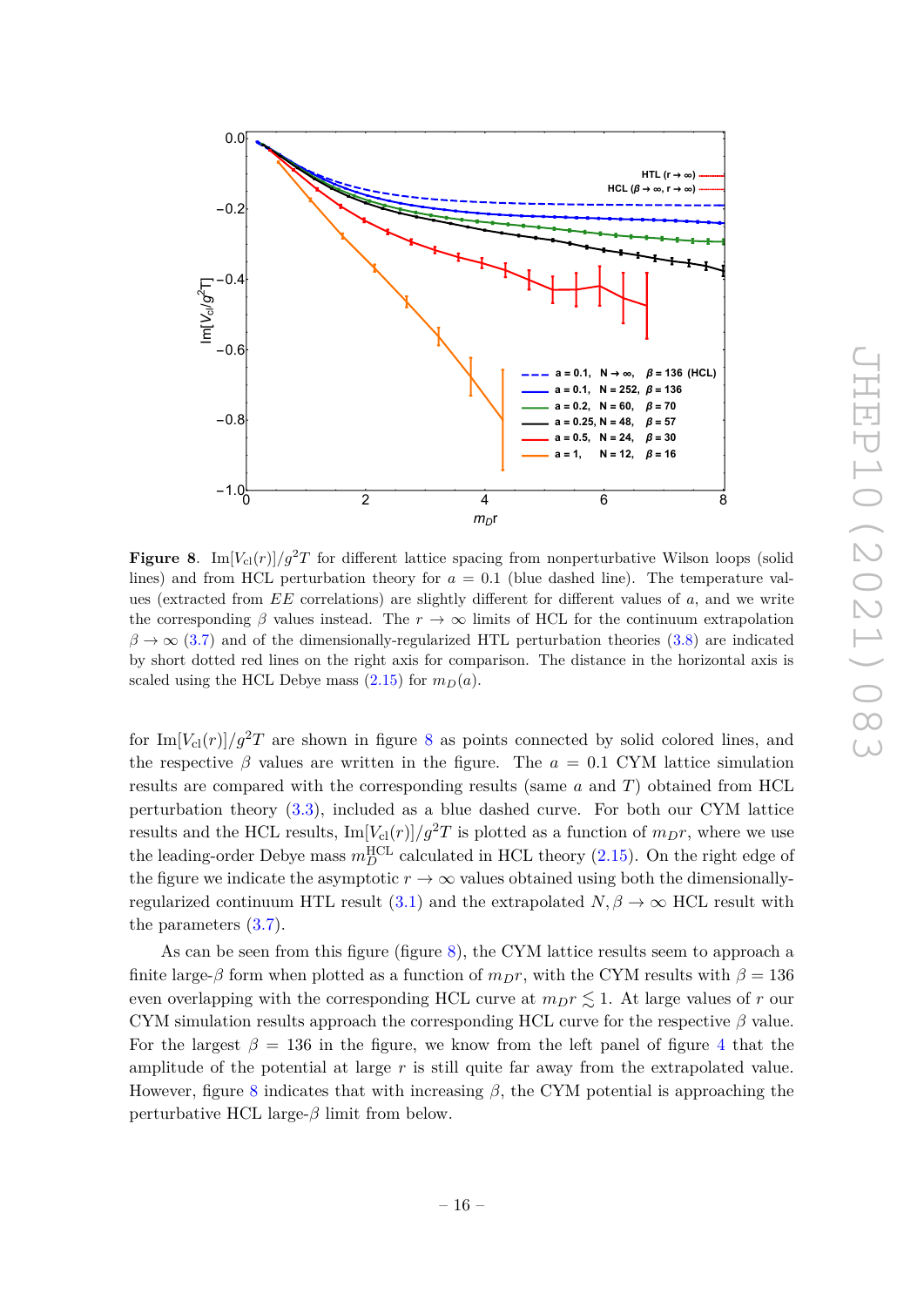

<span id="page-17-2"></span>**Figure 9.** (Left) The extracted classical potential  $\text{Im}[V_{\text{cl}}(r)]/g^2T$  as a function of  $m_Dr$  for fixed lattice spacing  $a = 0.1$  but for different temperatures  $g^2T = 0.2, \ldots, 0.59$ , which correspond to the range  $\beta = 300, \ldots, 100$ . The continuous curves are fits to our data points using the form of the potential in [\(3.5\)](#page-11-0). (Right) The combined data of the left panel, with additional data sets for  $g^2T_0 = 0.25, 0.35, 0.45, 0.55, 0.65$ , is compared to the analytical form  $(3.5)$  with parameter values [\(3.12\)](#page-18-1) and its low-distance limit [\(3.13\)](#page-18-2) as black and red curves, respectively.

We emphasize that, while previous studies showed the potential for different *β* values as functions of  $r/a$ , we find that plotting it as a function of  $m<sub>DT</sub>$  makes the comparison more intuitive. Most importantly, this allows to study the classical potential even at large *β* values while incorporating the dominant UV divergence into the mass.[4](#page-17-1) We have performed such a large- $\beta$  extrapolation for the HCL calculations already in section [3.2](#page-10-1) by considering  $\text{Im}[V_{\text{cl}}(r)]/g^2T$  as a function of  $m_D^{\text{HCL}} r$  for increasing  $\beta$ .

Instead of the leading-order perturbative HCL mass  $m_D^{\text{HCL}}$ , one could instead plot the CYM results as a function of  $\hat{m}_D r$ , with the values of the screening mass  $\hat{m}_D$  extracted from CYM longitudinal chromo-electric field correlators as discussed in section [2.4.](#page-5-0) The latter is an estimate of the Debye mass including higher-order and nonperturbative contributions. We find that, in practice, the HCL Debye mass  $(3.3)$  is proportional to the correlatorextracted Debye mass  $\hat{m}_D$  over a wide range of  $\beta$  via eq. [\(2.16\)](#page-9-3) with proportionality constant 1*.*42, and that the resulting rescaling only introduces a constant rescaling of the horizontal axis. Since there are larger uncertainties inherent in the extraction of  $\hat{m}_D$  from the chromoelectric correlators, we have chosen to rescale the classical lattice and HCL results using the same HCL mass definition.

#### <span id="page-17-0"></span>**3.3.4 Small-distance behavior**

Let us now compare the fitting function  $(3.5)$  with parameters  $A_{\infty}$  and *B* to the imaginary part of the heavy-quark potential. We saw previously that it agrees with this form in both

<span id="page-17-1"></span><sup>&</sup>lt;sup>4</sup>By adjusting discretization parameters *a* and *N*, we ensure that, despite the divergence of  $m_D^{\text{HCL}}$  ~  $1/a^{1/2}$ , relevant distance scales  $r \sim 1/m_D$  lie within our lattice  $r_{\min} \ll 1/m_D \ll r_{\max}$ . Here the minimal and maximal lattice distances are given by  $r_{\min} = a$  and  $r_{\max} \sim Na$ .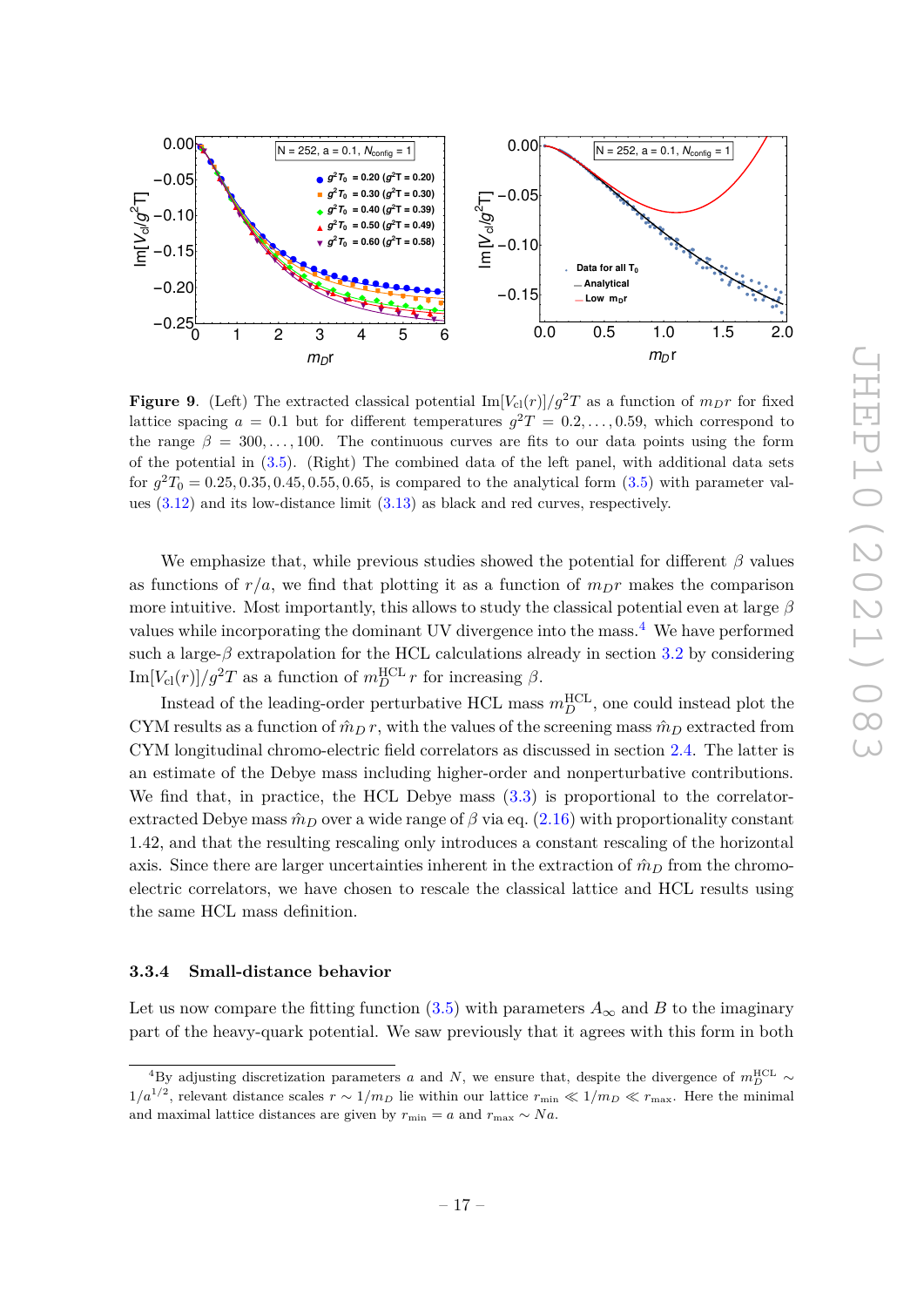the HTL and the HCL formalisms with the parameters

$$
A_{\infty}^{\text{HTL}} \approx -0.080 C_F, \qquad B^{\text{HTL}} = 1 \tag{3.10}
$$

$$
A_{\infty}^{\text{HCL}}(\beta \to \infty) \approx -0.108 C_F, \qquad B^{\text{HCL}}(\beta \to \infty) \approx 1.548. \tag{3.11}
$$

We provide evidence that, at small distances, the classical potential extracted from our lattice simulation data also follows the functional form [\(3.5\)](#page-11-0) for different values of *β*. This is shown in the left panel of figure [9,](#page-17-2) where  $\text{Im}[V_{\text{cl}}(r)]/g^2T$  for fixed lattice spacing  $a = 0.1$ is plotted for different temperatures corresponding to  $100 \le \beta \le 300$ , as a function of *m*<sub>D</sub>*r*. Fits to each data set using [\(3.5\)](#page-11-0) in the considered interval  $m_{D}r \leq 6$  are included as continuous lines. One finds very good agreement between the data and the respective fits. Moreover, although *m<sup>D</sup>* and the extracted potential vary with the temperature *T* and, equivalently, with  $\beta$ , all curves are seen to fall on top of each other at low distances  $m_D r \lesssim 1$ . We have seen such behavior already in figure [8](#page-16-0) for even smaller values of  $\beta$ <sup>[5](#page-18-3)</sup> This indicates approximately temperature-independent low-distance behavior for a wide *β* interval. Averaging over the resulting parameter values from the fits to each data set in figure [9,](#page-17-2) we obtain

$$
A_{\infty}^{\text{latt}} = -0.24 \pm 0.02 = (-0.18 \pm 0.015) C_F, \qquad B^{\text{latt}} = 1.2 \pm 0.05. \tag{3.12}
$$

Here the errors have been estimated by adding the standard error and the fitting error.

In the right panel of figure [9,](#page-17-2) we combine all of the curves of the left panel and compare them to the function  $(3.5)$  with the mean parameter values in  $(3.12)$ , shown as a black line. As expected, one observes very good agreement with our data, especially at low distances  $m<sub>DT</sub>$ . We can also perform a short-distance expansion of the fitting function for the imaginary part of the potential  $(3.5)$ , neglecting terms  $\mathcal{O}((m_D r)^4)$ ,

<span id="page-18-2"></span><span id="page-18-1"></span>
$$
\operatorname{Im}[V_{\text{cl}}(r)] \simeq -r^2 \frac{1}{9} |A_{\infty}| B^2 g^2 T m_D^2 (4 - 3\gamma - 3 \log(B m_D r)). \tag{3.13}
$$

The resulting curve is shown as a red line and is observed to agree well with our data points for  $m_D r \leq 0.5$ . Thus, for a wide range of  $\beta$  values, the short-distance behavior of our CYM lattice data agrees well with the perturbative functional form [\(3.5\)](#page-11-0) and its leading shortdistance expansion, which is parametrically given by  $|\text{Im}[V_{\text{cl}}(r)|] \sim C_F g^2 T (m_D r)^2 \log(m_D r)$ .

#### <span id="page-18-0"></span>**4 Conclusions and outlook**

In this paper we used classical-statistical lattice simulations of pure Yang-Mills fields to extract the imaginary part of the heavy-quark potential as a function of the quark-antiquark separation. In order to carry out our simulations on large lattices, we used a simplified scheme to generate thermalized gauge field configurations which relied on initialization of chromo-electric fields in momentum-space followed by a period of self-thermalization. In

<span id="page-18-3"></span><sup>&</sup>lt;sup>5</sup>In figure [8,](#page-16-0) curves for different  $\beta$  values are observed to overlap at short distances  $m_D r \lesssim 1$ . This works best when the smallest distance on the lattice is much smaller than the inverse Debye mass. For  $\beta = 16$ , there is only one data point within  $m_D r \lesssim 1$ , making a comparison more challenging.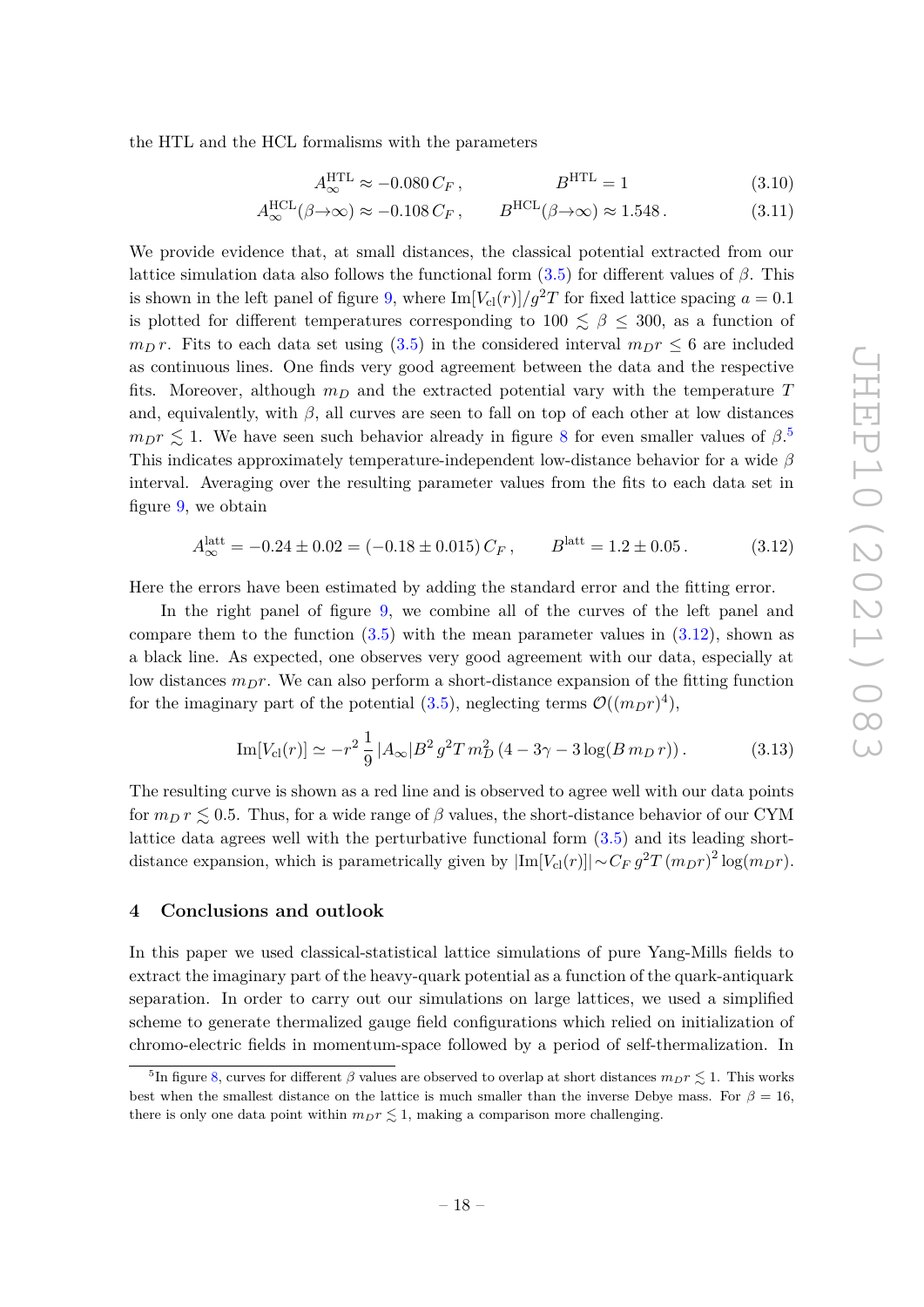order to determine whether the fields were thermalized, we extracted the temperature of the system as a function of time directly from the dynamically generated chromo-electric field correlators.

We went beyond previous classical-statistical lattice calculations of  $\text{Im}[V_{\text{cl}}]$  by considering rather large lattice sizes and a wide range of values of  $\beta$  (or, equivalently, of the lattice spacing  $a$  and temperature). We considered both  $SU(2)$  and  $SU(3)$  gauge groups and found that the potentials obtained obeyed a simple Casimir scaling. Using our CYM simulations on such large lattices, we argued that  $Im[V_{\text{cl}}]$  should be plotted as a function of  $m_D r$ , with the screening mass  $m_D$ , when comparing our lattice results for different  $\beta$ values or to perturbative calculations. In particular, we showed that  $\text{Im}[V_{\text{cl}}]$  approaches the perturbative lattice-regularized HCL results with increasing *β*. As a side result, our calculations suggest that a finite large- $\beta$  limit exists for Im[ $V_{\text{cl}}$ ] when calculated in the HCL framework and plotted as a function of  $m_p r$ . In the region of small distances  $m_p r \leq 1$ , we demonstrated that  $Im[V_{\text{cl}}]$  from our CYM lattice simulations is insensitive to the finite values of  $\beta$  over a wide parameter range, and is close to the HCL results.

We also found that both our lattice simulation and HCL results were very well approximated by a functional form which can be obtained from a leading-order hard-thermal loop calculation. One only needs to take into account a different prefactor  $A_{\infty}$  and a different scaling of the argument of the functional form, encoded in a parameter *B*. Using fits of this form and then expanding the result at small  $m<sub>D</sub>r$ , we were able to extract small-distance approximations for the imaginary part of the heavy-quark potential.

Looking to the future, we plan to perform a similar calculation in an anisotropic gluonic plasma that is expanding along the longitudinal direction. This case is of phenomenological interest since the expansion of the quark-gluon plasma in relativistic heavy-ion collisions generates large momentum-space anisotropy. This renders the perturbative analytic calculation of the imaginary part of the heavy-quark potential ill-defined due to the presence of unstable modes in the soft gauge field propagator. In contrast, classical-statistical lattice simulations are applicable in that case, and this work sets the stage to corresponding future studies out of equilibrium.

## **Acknowledgments**

We would like to thank M. Escobedo and J.H. Weber for useful discussions. M.S. and B.K. were supported by the U.S. Department of Energy, Office of Science, Office of Nuclear Physics Award No. DE-SC0013470. We thank the Ohio Supercomputer Center for support under the auspices of Project No. PGS0253. The computational results presented have been also achieved in part using the Vienna Scientific Cluster (VSC).

## <span id="page-19-0"></span>**A Tables**

Our simulation results of  $\text{Im}[V_{\text{cl}}(r)]/g^2T$  for selected distances  $r/a$  and different parameters  $g^2T_0$  $g^2T_0$  $g^2T_0$  and the extracted temperatures  $g^2T$  are shown in table [1](#page-20-0) for  $a=1$  and in table 2 for  $a = 0.1$ .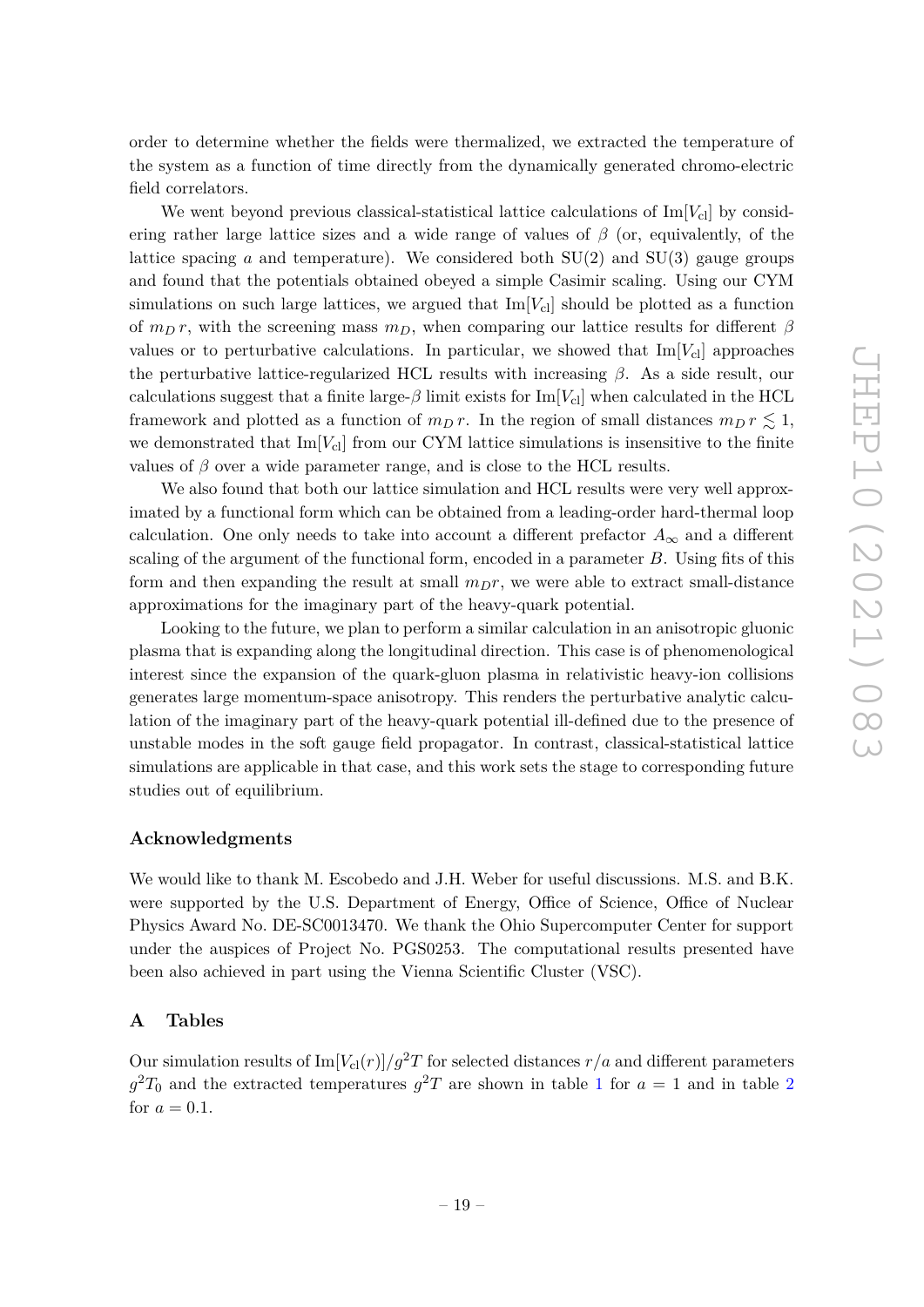|          |           | $Im[V_{cl}(r,t\rightarrow\infty)]/g^2T$<br>$[a=1]$ |             |             |              |              |              |  |
|----------|-----------|----------------------------------------------------|-------------|-------------|--------------|--------------|--------------|--|
| $g^2T_0$ | $g^2T$    | $r/a=1$                                            | $r/a=2$     | $r/a=3$     | $r/a=4$      | $r/a=5$      | $r/a=6$      |  |
| 0.20     | 0.185(2)  | $-0.030$                                           | $-0.081(1)$ | $-0.131(2)$ | $-0.174(2)$  | $-0.210(3)$  | $-0.240(4)$  |  |
| $0.25\,$ | 0.227(4)  | $-0.037(1)$                                        | $-0.099(2)$ | $-0.158(3)$ | $-0.209(4)$  | $-0.252(5)$  | $-0.288(6)$  |  |
| 0.30     | 0.267(5)  | $-0.045(1)$                                        | $-0.117(2)$ | $-0.187(4)$ | $-0.246(5)$  | $-0.297(6)$  | $-0.341(8)$  |  |
| 0.35     | 0.306(7)  | $-0.052(1)$                                        | $-0.136(3)$ | $-0.217(5)$ | $-0.286(7)$  | $-0.345(8)$  | $-0.397(10)$ |  |
| 0.40     | 0.343(11) | $-0.060(2)$                                        | $-0.157(5)$ | $-0.249(8)$ | $-0.329(11)$ | $-0.398(13)$ | $-0.461(15)$ |  |
| 0.45     | 0.379(11) | $-0.069(2)$                                        | $-0.179(5)$ | $-0.284(8)$ | $-0.376(11)$ | $-0.457(14)$ | $-0.529(16)$ |  |
| 0.50     | 0.413(11) | $-0.078(2)$                                        | $-0.204(5)$ | $-0.323(9)$ | $-0.428(12)$ | $-0.515(14)$ | $-0.574(19)$ |  |

<span id="page-20-0"></span>**Table 1**. Values of  $\text{Im}[V_{\text{cl}}(r)]/g^2T$  for different  $T_0$  extracted from lattice simulations with  $a = 1$ ,  $N = 64$  and 224 configurations.

|          |          | $\text{Im}[V_{\text{cl}}(r,t\rightarrow\infty)]/g^2T$<br>$[a = 0.1]$ |             |             |             |             |              |  |
|----------|----------|----------------------------------------------------------------------|-------------|-------------|-------------|-------------|--------------|--|
| $g^2T_0$ | $g^2T$   | $r/a=10$                                                             | $r/a=20$    | $r/a=30$    | $r/a = 40$  | $r/a = 50$  | $r/a = 60$   |  |
| 0.20     | 0.199(1) | $-0.104(1)$                                                          | $-0.165(1)$ | $-0.188(2)$ | $-0.200(2)$ | $-0.207(3)$ | $-0.210(3)$  |  |
| 0.25     | 0.248(2) | $-0.114(1)$                                                          | $-0.171(1)$ | $-0.191(2)$ | $-0.200(2)$ | $-0.207(2)$ | $-0.212(3)$  |  |
| 0.30     | 0.296(2) | $-0.128(1)$                                                          | $-0.186(2)$ | $-0.207(2)$ | $-0.224(2)$ | $-0.232(3)$ | $-0.236(4)$  |  |
| 0.35     | 0.345(3) | $-0.137(1)$                                                          | $-0.197(2)$ | $-0.218(2)$ | $-0.229(2)$ | $-0.243(3)$ | $-0.258(4)$  |  |
| 0.40     | 0.394    | $-0.146$                                                             | $-0.206(1)$ | $-0.226(1)$ | $-0.239(2)$ | $-0.255(3)$ | $-0.269(4)$  |  |
| 0.45     | 0.442(3) | $-0.152(1)$                                                          | $-0.209(2)$ | $-0.225(2)$ | $-0.235(3)$ | $-0.248(3)$ | $-0.255(4)$  |  |
| 0.50     | 0.490(8) | $-0.161(3)$                                                          | $-0.218(4)$ | $-0.238(4)$ | $-0.242(5)$ | $-0.251(5)$ | $-0.257(10)$ |  |

<span id="page-20-1"></span>**Table 2**. Values of  $\text{Im}[V_{\text{cl}}(r)]/g^2T$  for different  $T_0$  extracted from lattice simulations with  $a = 0.1$ ,  $N = 252$  (one configuration).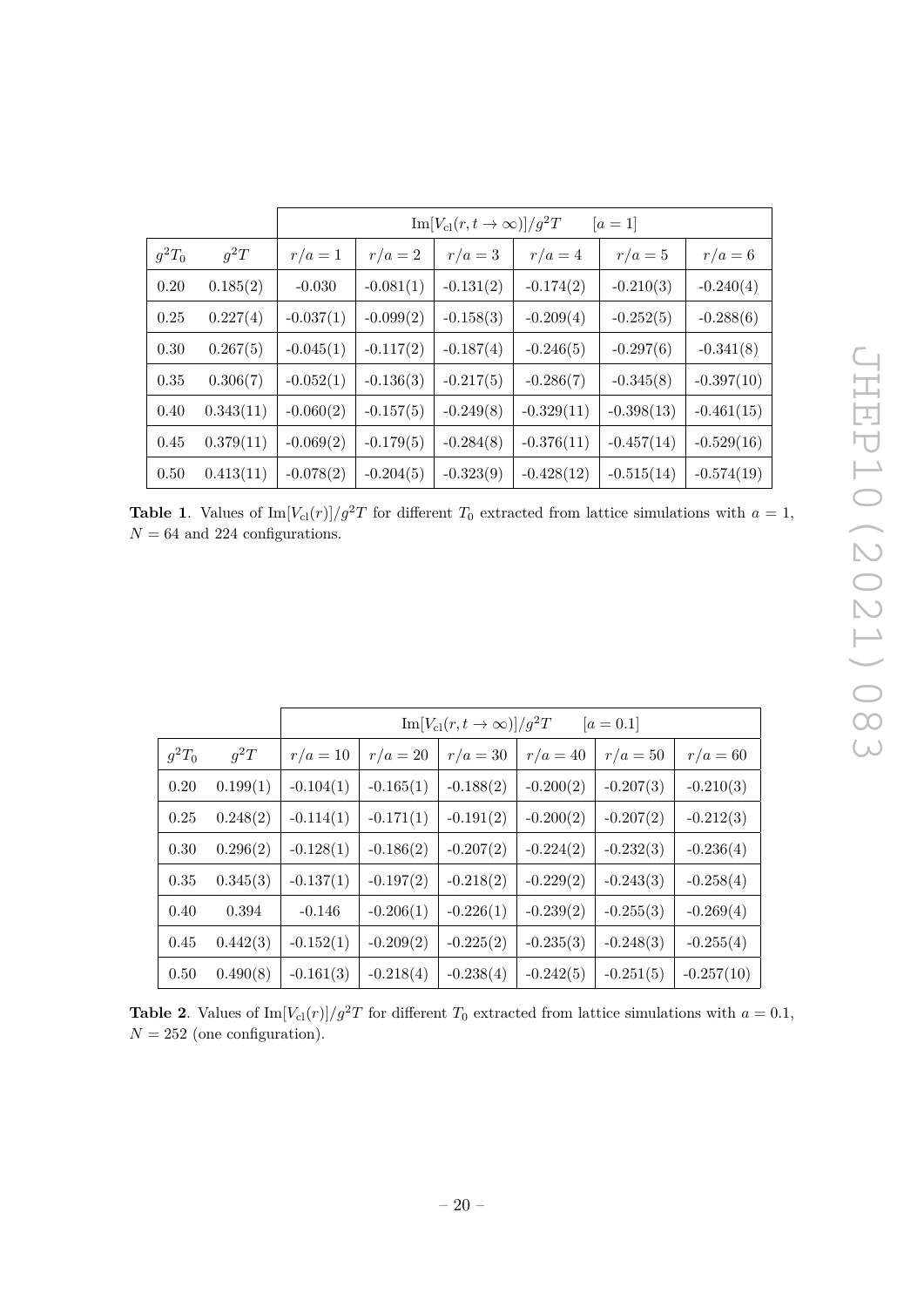**Open Access.** This article is distributed under the terms of the Creative Commons Attribution License [\(CC-BY 4.0\)](https://creativecommons.org/licenses/by/4.0/), which permits any use, distribution and reproduction in any medium, provided the original author(s) and source are credited.

# **References**

- <span id="page-21-0"></span>[1] T. Schörner-Sadenius ed., *The Large Hadron Collider*: Harvest of Run 1, Springer, Berlin Germany (2015) [\[DOI\]](https://doi.org/10.1007/978-3-319-15001-7) [IN[SPIRE](https://inspirehep.net/search?p=find+doi%20%2210.1007%2F978-3-319-15001-7%22)].
- <span id="page-21-1"></span>[2] ALICE collaboration, Υ *production and nuclear modification at forward rapidity in Pb-Pb collisions at sNN=5.02TeV*, *Phys. Lett. B* **822** [\(2021\) 136579](https://doi.org/10.1016/j.physletb.2021.136579) [[arXiv:2011.05758](https://arxiv.org/abs/2011.05758)] [IN[SPIRE](https://inspirehep.net/search?p=find+EPRINT%2BarXiv%3A2011.05758)].
- [3] ATLAS Collaboration, *Quarkonium production in Pb+Pb collisions with ATLAS*, Quark Matter 2020, (2017) [ATL-PHYS-SLIDE-2020-204](https://cds.cern.ch/record/2720891) [https://indico.cern.ch/event/792436/contributions/3535775/.](https://indico.cern.ch/event/792436/contributions/3535775/)
- [4] CMS collaboration, *Measurement of nuclear modification factors of* Υ*(1S),* Υ*(2S), and*  $\Upsilon(3S)$  mesons in PbPb collisions at  $\sqrt{s_{\rm NN}} = 5.02$  TeV, [Phys. Lett. B](https://doi.org/10.1016/j.physletb.2019.01.006) **790** (2019) 270 [[arXiv:1805.09215](https://arxiv.org/abs/1805.09215)] [IN[SPIRE](https://inspirehep.net/search?p=find+EPRINT%2BarXiv%3A1805.09215)].
- <span id="page-21-2"></span>[5] STAR collaboration, Υ *Production in Heavy-Ion Collisions from the STAR Experiment*, *[Nucl. Part. Phys. Proc.](https://doi.org/10.1016/j.nuclphysBPS.2017.05.093)* 289-290 (2017) 401 [[arXiv:1702.05651](https://arxiv.org/abs/1702.05651)] [IN[SPIRE](https://inspirehep.net/search?p=find+EPRINT%2BarXiv%3A1702.05651)].
- <span id="page-21-3"></span>[6] Y. Akamatsu and A. Rothkopf, *Stochastic potential and quantum decoherence of heavy quarkonium in the quark-gluon plasma*, *Phys. Rev. D* **85** [\(2012\) 105011](https://doi.org/10.1103/PhysRevD.85.105011) [[arXiv:1110.1203](https://arxiv.org/abs/1110.1203)] [IN[SPIRE](https://inspirehep.net/search?p=find+EPRINT%2BarXiv%3A1110.1203)].
- [7] Y. Akamatsu, *Real-time quantum dynamics of heavy quark systems at high temperature*, *Phys. Rev. D* **87** [\(2013\) 045016](https://doi.org/10.1103/PhysRevD.87.045016) [[arXiv:1209.5068](https://arxiv.org/abs/1209.5068)] [IN[SPIRE](https://inspirehep.net/search?p=find+EPRINT%2BarXiv%3A1209.5068)].
- [8] Y. Akamatsu, *Heavy quark master equations in the Lindblad form at high temperatures*, *Phys. Rev. D* 91 [\(2015\) 056002](https://doi.org/10.1103/PhysRevD.91.056002) [[arXiv:1403.5783](https://arxiv.org/abs/1403.5783)] [IN[SPIRE](https://inspirehep.net/search?p=find+EPRINT%2BarXiv%3A1403.5783)].
- [9] R. Katz and P.B. Gossiaux, *The Schrödinger-Langevin equation with and without thermal fluctuations*, *[Annals Phys.](https://doi.org/10.1016/j.aop.2016.02.005)* **368** (2016) 267 [[arXiv:1504.08087](https://arxiv.org/abs/1504.08087)] [IN[SPIRE](https://inspirehep.net/search?p=find+EPRINT%2BarXiv%3A1504.08087)].
- <span id="page-21-4"></span>[10] N. Brambilla, M.A. Escobedo, J. Soto and A. Vairo, *Quarkonium suppression in heavy-ion collisions: an open quantum system approach*, *Phys. Rev. D* **96** [\(2017\) 034021](https://doi.org/10.1103/PhysRevD.96.034021) [[arXiv:1612.07248](https://arxiv.org/abs/1612.07248)] [IN[SPIRE](https://inspirehep.net/search?p=find+EPRINT%2BarXiv%3A1612.07248)].
- [11] S. Kajimoto, Y. Akamatsu, M. Asakawa and A. Rothkopf, *Dynamical dissociation of quarkonia by wave function decoherence*, *Phys. Rev. D* **97** [\(2018\) 014003](https://doi.org/10.1103/PhysRevD.97.014003) [[arXiv:1705.03365](https://arxiv.org/abs/1705.03365)] [IN[SPIRE](https://inspirehep.net/search?p=find+EPRINT%2BarXiv%3A1705.03365)].
- <span id="page-21-5"></span>[12] N. Brambilla, M.A. Escobedo, J. Soto and A. Vairo, *Heavy quarkonium suppression in a fireball*, *Phys. Rev. D* **97** [\(2018\) 074009](https://doi.org/10.1103/PhysRevD.97.074009) [[arXiv:1711.04515](https://arxiv.org/abs/1711.04515)] [IN[SPIRE](https://inspirehep.net/search?p=find+EPRINT%2BarXiv%3A1711.04515)].
- [13] J.-P. Blaizot and M.A. Escobedo, *Quantum and classical dynamics of heavy quarks in a quark-gluon plasma*, *JHEP* **06** [\(2018\) 034](https://doi.org/10.1007/JHEP06(2018)034) [[arXiv:1711.10812](https://arxiv.org/abs/1711.10812)] [IN[SPIRE](https://inspirehep.net/search?p=find+EPRINT%2BarXiv%3A1711.10812)].
- [14] J.-P. Blaizot and M.A. Escobedo, *Approach to equilibrium of a quarkonium in a quark-gluon plasma*, *Phys. Rev. D* **98** [\(2018\) 074007](https://doi.org/10.1103/PhysRevD.98.074007) [[arXiv:1803.07996](https://arxiv.org/abs/1803.07996)] [IN[SPIRE](https://inspirehep.net/search?p=find+EPRINT%2BarXiv%3A1803.07996)].
- [15] X. Yao and T. Mehen, *Quarkonium in-medium transport equation derived from first principles*, *Phys. Rev. D* **99** [\(2019\) 096028](https://doi.org/10.1103/PhysRevD.99.096028) [[arXiv:1811.07027](https://arxiv.org/abs/1811.07027)] [IN[SPIRE](https://inspirehep.net/search?p=find+EPRINT%2BarXiv%3A1811.07027)].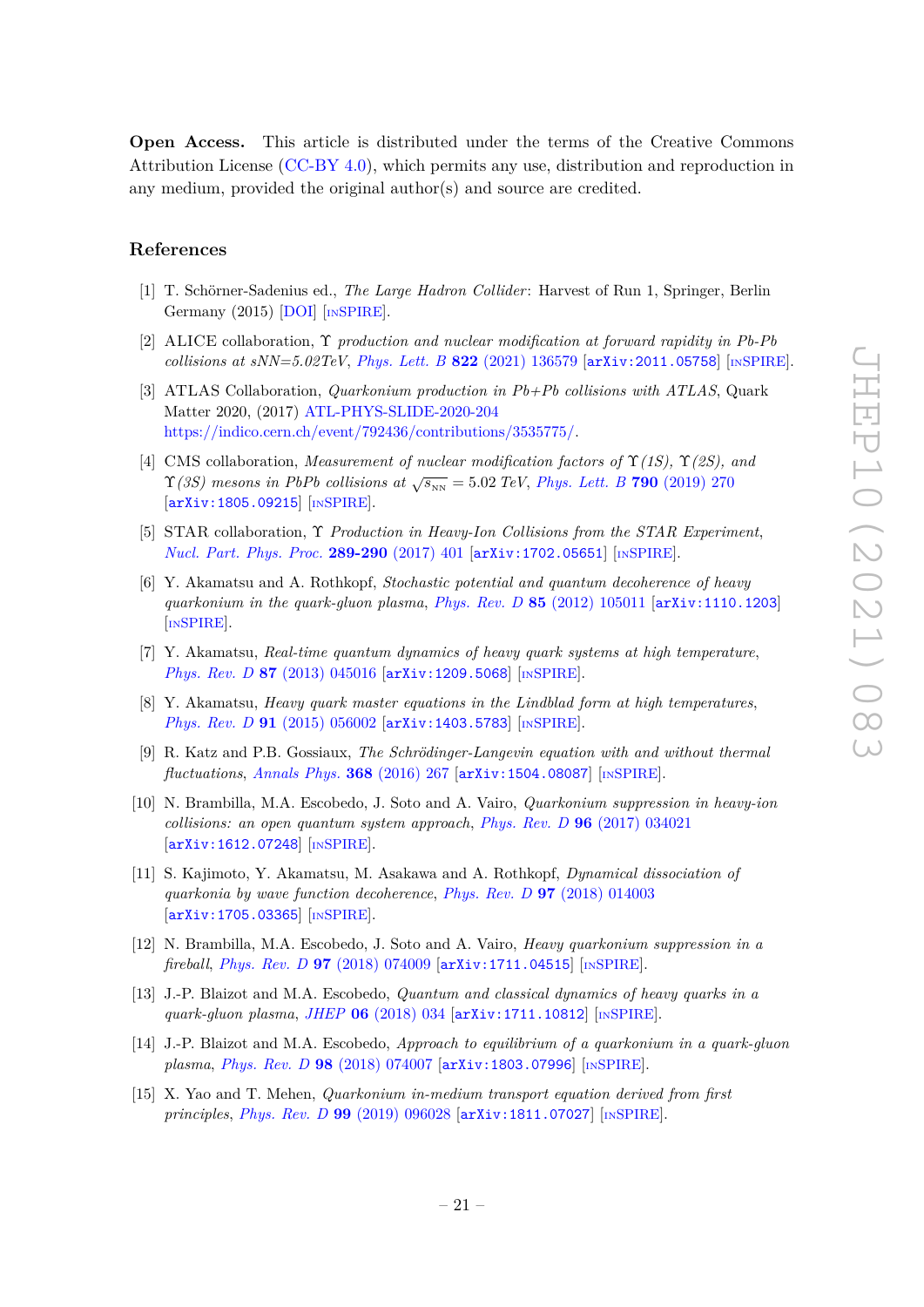- [16] O. Ålund, Y. Akamatsu, F. Laurén, T. Miura, J. Nordström and A. Rothkopf, *Trace preserving quantum dynamics using a novel reparametrization-neutral summation-by-parts difference operator*, *[J. Comput. Phys.](https://doi.org/10.1016/j.jcp.2020.109917)* **425** (2021) 109917 [[arXiv:2004.04406](https://arxiv.org/abs/2004.04406)] [IN[SPIRE](https://inspirehep.net/search?p=find+EPRINT%2BarXiv%3A2004.04406)].
- [17] A. Islam and M. Strickland, *Bottomonium suppression and elliptic flow from real-time quantum evolution*, *Phys. Lett. B* **811** [\(2020\) 135949](https://doi.org/10.1016/j.physletb.2020.135949) [[arXiv:2007.10211](https://arxiv.org/abs/2007.10211)] [IN[SPIRE](https://inspirehep.net/search?p=find+EPRINT%2BarXiv%3A2007.10211)].
- [18] A. Islam and M. Strickland, *Bottomonium suppression and elliptic flow using Heavy Quarkonium Quantum Dynamics*, *JHEP* **03** [\(2021\) 235](https://doi.org/10.1007/JHEP03(2021)235) [[arXiv:2010.05457](https://arxiv.org/abs/2010.05457)] [IN[SPIRE](https://inspirehep.net/search?p=find+EPRINT%2BarXiv%3A2010.05457)].
- <span id="page-22-0"></span>[19] N. Brambilla, M.A. Escobedo, M. Strickland, A. Vairo, P. Vander Griend and J.H. Weber, *Bottomonium suppression in an open quantum system using the quantum trajectories method*, *JHEP* **05** [\(2021\) 136](https://doi.org/10.1007/JHEP05(2021)136) [[arXiv:2012.01240](https://arxiv.org/abs/2012.01240)] [IN[SPIRE](https://inspirehep.net/search?p=find+EPRINT%2BarXiv%3A2012.01240)].
- <span id="page-22-1"></span>[20] G. Lindblad, *On the Generators of Quantum Dynamical Semigroups*, *[Commun. Math. Phys.](https://doi.org/10.1007/BF01608499)* **48** [\(1976\) 119](https://doi.org/10.1007/BF01608499) [IN[SPIRE](https://inspirehep.net/search?p=find+J%20%22Commun.Math.Phys.%2C48%2C119%22)].
- <span id="page-22-2"></span>[21] V. Gorini, A. Kossakowski and E.C.G. Sudarshan, *Completely Positive Dynamical Semigroups of N Level Systems, [J. Math. Phys.](https://doi.org/10.1063/1.522979)* **17** (1976) 821 [IN[SPIRE](https://inspirehep.net/search?p=find+J%20%22J.Math.Phys.%2C17%2C821%22)].
- <span id="page-22-3"></span>[22] M. Laine, O. Philipsen, P. Romatschke and M. Tassler, *Real-time static potential in hot QCD*, *JHEP* **03** [\(2007\) 054](https://doi.org/10.1088/1126-6708/2007/03/054) [[hep-ph/0611300](https://arxiv.org/abs/hep-ph/0611300)] [IN[SPIRE](https://inspirehep.net/search?p=find+EPRINT%2Bhep-ph%2F0611300)].
- [23] A. Dumitru, Y. Guo and M. Strickland, *The Heavy-quark potential in an anisotropic (viscous) plasma*, *[Phys. Lett. B](https://doi.org/10.1016/j.physletb.2008.02.048)* **662** (2008) 37 [[arXiv:0711.4722](https://arxiv.org/abs/0711.4722)] [IN[SPIRE](https://inspirehep.net/search?p=find+EPRINT%2BarXiv%3A0711.4722)].
- [24] N. Brambilla, J. Ghiglieri, A. Vairo and P. Petreczky, *Static quark-antiquark pairs at finite temperature*, *Phys. Rev. D* **78** [\(2008\) 014017](https://doi.org/10.1103/PhysRevD.78.014017) [[arXiv:0804.0993](https://arxiv.org/abs/0804.0993)] [IN[SPIRE](https://inspirehep.net/search?p=find+EPRINT%2BarXiv%3A0804.0993)].
- <span id="page-22-6"></span>[25] Y. Burnier, M. Laine and M. Vepsäläinen, *Quarkonium dissociation in the presence of a small momentum space anisotropy*, *[Phys. Lett. B](https://doi.org/10.1016/j.physletb.2009.05.067)* **678** (2009) 86 [[arXiv:0903.3467](https://arxiv.org/abs/0903.3467)] [IN[SPIRE](https://inspirehep.net/search?p=find+EPRINT%2BarXiv%3A0903.3467)].
- [26] A. Dumitru, Y. Guo and M. Strickland, *The Imaginary part of the static gluon propagator in an anisotropic (viscous) QCD plasma*, *Phys. Rev. D* **79** [\(2009\) 114003](https://doi.org/10.1103/PhysRevD.79.114003) [[arXiv:0903.4703](https://arxiv.org/abs/0903.4703)] [IN[SPIRE](https://inspirehep.net/search?p=find+EPRINT%2BarXiv%3A0903.4703)].
- [27] A. Dumitru, Y. Guo, A. Mócsy and M. Strickland, *Quarkonium states in an anisotropic QCD plasma*, *Phys. Rev. D* **79** [\(2009\) 054019](https://doi.org/10.1103/PhysRevD.79.054019) [[arXiv:0901.1998](https://arxiv.org/abs/0901.1998)] [IN[SPIRE](https://inspirehep.net/search?p=find+EPRINT%2BarXiv%3A0901.1998)].
- [28] M. Margotta, K. McCarty, C. McGahan, M. Strickland and D. Yager-Elorriaga, *Quarkonium states in a complex-valued potential*, *Phys. Rev. D* **83** [\(2011\) 105019](https://doi.org/10.1103/PhysRevD.84.069902) [*Erratum ibid.* **84** (2011) 069902 [[arXiv:1101.4651](https://arxiv.org/abs/1101.4651)] [IN[SPIRE](https://inspirehep.net/search?p=find+EPRINT%2BarXiv%3A1101.4651)].
- <span id="page-22-4"></span>[29] Y. Guo, L. Dong, J. Pan and M.R. Moldes, *Modelling the non-perturbative contributions to the complex heavy-quark potential*, *Phys. Rev. D* **100** [\(2019\) 036011](https://doi.org/10.1103/PhysRevD.100.036011) [[arXiv:1806.04376](https://arxiv.org/abs/1806.04376)] [IN[SPIRE](https://inspirehep.net/search?p=find+EPRINT%2BarXiv%3A1806.04376)].
- <span id="page-22-5"></span>[30] E. Eichten, K. Gottfried, T. Kinoshita, K.D. Lane and T.-M. Yan, *Charmonium: Comparison with Experiment*, *[Phys. Rev. D](https://doi.org/10.1103/PhysRevD.21.203)* **21** (1980) 203 [IN[SPIRE](https://inspirehep.net/search?p=find+J%20%22Phys.Rev.%2CD21%2C203%22)].
- [31] W. Lucha, F.F. Schoberl and D. Gromes, *Bound states of quarks*, *[Phys. Rept.](https://doi.org/10.1016/0370-1573(91)90001-3)* **200** [\(1991\) 127.](https://doi.org/10.1016/0370-1573(91)90001-3)
- [32] N. Brambilla, A. Pineda, J. Soto and A. Vairo, *Effective Field Theories for Heavy Quarkonium*, *[Rev. Mod. Phys.](https://doi.org/10.1103/RevModPhys.77.1423)* **77** (2005) 1423 [[hep-ph/0410047](https://arxiv.org/abs/hep-ph/0410047)] [IN[SPIRE](https://inspirehep.net/search?p=find+EPRINT%2Bhep-ph%2F0410047)].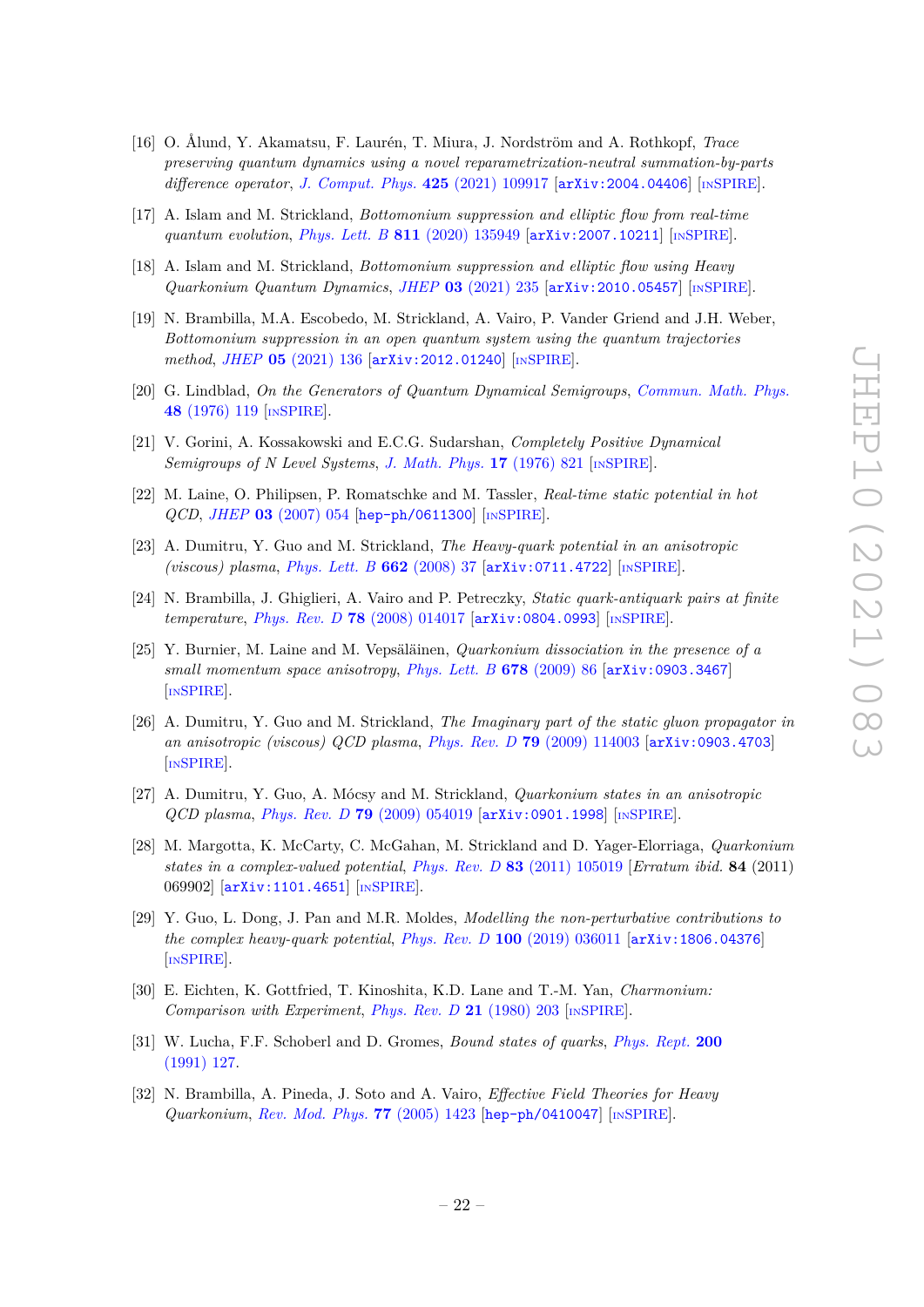- <span id="page-23-0"></span>[33] N. Brambilla, J. Ghiglieri, P. Petreczky and A. Vairo, *The Polyakov loop and correlator of Polyakov loops at next-to-next-to-leading order*, *Phys. Rev. D* **82** [\(2010\) 074019](https://doi.org/10.1103/PhysRevD.82.074019) [[arXiv:1007.5172](https://arxiv.org/abs/1007.5172)] [IN[SPIRE](https://inspirehep.net/search?p=find+EPRINT%2BarXiv%3A1007.5172)].
- <span id="page-23-1"></span>[34] A. Rothkopf, T. Hatsuda and S. Sasaki, *Proper heavy-quark potential from a spectral decomposition of the thermal Wilson loop*, *PoS* **LAT2009** [\(2009\) 162](https://doi.org/10.22323/1.091.0162) [[arXiv:0910.2321](https://arxiv.org/abs/0910.2321)] [IN[SPIRE](https://inspirehep.net/search?p=find+EPRINT%2BarXiv%3A0910.2321)].
- [35] A. Rothkopf, T. Hatsuda and S. Sasaki, *Complex Heavy-Quark Potential at Finite Temperature from Lattice QCD*, *[Phys. Rev. Lett.](https://doi.org/10.1103/PhysRevLett.108.162001)* **108** (2012) 162001 [[arXiv:1108.1579](https://arxiv.org/abs/1108.1579)] [IN[SPIRE](https://inspirehep.net/search?p=find+EPRINT%2BarXiv%3A1108.1579)].
- [36] Y. Burnier and A. Rothkopf, *Disentangling the timescales behind the non-perturbative heavy quark potential*, *Phys. Rev. D* **86** [\(2012\) 051503](https://doi.org/10.1103/PhysRevD.86.051503) [[arXiv:1208.1899](https://arxiv.org/abs/1208.1899)] [IN[SPIRE](https://inspirehep.net/search?p=find+EPRINT%2BarXiv%3A1208.1899)].
- [37] Y. Burnier and A. Rothkopf, *Bayesian Approach to Spectral Function Reconstruction for Euclidean Quantum Field Theories*, *[Phys. Rev. Lett.](https://doi.org/10.1103/PhysRevLett.111.182003)* **111** (2013) 182003 [[arXiv:1307.6106](https://arxiv.org/abs/1307.6106)] [IN[SPIRE](https://inspirehep.net/search?p=find+EPRINT%2BarXiv%3A1307.6106)].
- [38] Y. Burnier and A. Rothkopf, *A gauge invariant Debye mass and the complex heavy-quark potential*, *[Phys. Lett. B](https://doi.org/10.1016/j.physletb.2015.12.031)* **753** (2016) 232 [[arXiv:1506.08684](https://arxiv.org/abs/1506.08684)] [IN[SPIRE](https://inspirehep.net/search?p=find+EPRINT%2BarXiv%3A1506.08684)].
- [39] Y. Burnier, O. Kaczmarek and A. Rothkopf, *Quarkonium at finite temperature: Towards realistic phenomenology from first principles*, *JHEP* **12** [\(2015\) 101](https://doi.org/10.1007/JHEP12(2015)101) [[arXiv:1509.07366](https://arxiv.org/abs/1509.07366)] [IN[SPIRE](https://inspirehep.net/search?p=find+EPRINT%2BarXiv%3A1509.07366)].
- [40] Y. Burnier and A. Rothkopf, *Complex heavy-quark potential and Debye mass in a gluonic medium from lattice QCD*, *Phys. Rev. D* **95** [\(2017\) 054511](https://doi.org/10.1103/PhysRevD.95.054511) [[arXiv:1607.04049](https://arxiv.org/abs/1607.04049)] [IN[SPIRE](https://inspirehep.net/search?p=find+EPRINT%2BarXiv%3A1607.04049)].
- [41] Y. Burnier, O. Kaczmarek and A. Rothkopf, *In-medium P-wave quarkonium from the complex lattice QCD potential*, *JHEP* **10** [\(2016\) 032](https://doi.org/10.1007/JHEP10(2016)032) [[arXiv:1606.06211](https://arxiv.org/abs/1606.06211)] [IN[SPIRE](https://inspirehep.net/search?p=find+EPRINT%2BarXiv%3A1606.06211)].
- [42] D. Bala and S. Datta, *Nonperturbative potential for the study of quarkonia in QGP*, *[Phys.](https://doi.org/10.1103/PhysRevD.101.034507) Rev. D* **101** [\(2020\) 034507](https://doi.org/10.1103/PhysRevD.101.034507) [[arXiv:1909.10548](https://arxiv.org/abs/1909.10548)] [IN[SPIRE](https://inspirehep.net/search?p=find+EPRINT%2BarXiv%3A1909.10548)].
- <span id="page-23-2"></span>[43] D. Bala and S. Datta, *Interaction potential between heavy*  $Q\overline{Q}$  *in a color octet configuration in the QGP from a study of hybrid Wilson loops*, *Phys. Rev. D* **103** [\(2021\) 014512](https://doi.org/10.1103/PhysRevD.103.014512) [[arXiv:2009.00773](https://arxiv.org/abs/2009.00773)] [IN[SPIRE](https://inspirehep.net/search?p=find+EPRINT%2BarXiv%3A2009.00773)].
- <span id="page-23-3"></span>[44] M. Laine, O. Philipsen and M. Tassler, *Thermal imaginary part of a real-time static potential from classical lattice gauge theory simulations*, *JHEP* **09** [\(2007\) 066](https://doi.org/10.1088/1126-6708/2007/09/066) [[arXiv:0707.2458](https://arxiv.org/abs/0707.2458)] [IN[SPIRE](https://inspirehep.net/search?p=find+EPRINT%2BarXiv%3A0707.2458)].
- <span id="page-23-4"></span>[45] A. Lehmann and A. Rothkopf, *Proper static potential in classical lattice gauge theory at finite T*, *JHEP* **07** [\(2021\) 067](https://doi.org/10.1007/JHEP07(2021)067) [[arXiv:2012.10089](https://arxiv.org/abs/2012.10089)] [IN[SPIRE](https://inspirehep.net/search?p=find+EPRINT%2BarXiv%3A2012.10089)].
- <span id="page-23-5"></span>[46] D. Bödeker, L.D. McLerran and A.V. Smilga, *Really computing nonperturbative real time correlation functions*, *[Phys. Rev. D](https://doi.org/10.1103/PhysRevD.52.4675)* **52** (1995) 4675 [[hep-th/9504123](https://arxiv.org/abs/hep-th/9504123)] [IN[SPIRE](https://inspirehep.net/search?p=find+EPRINT%2Bhep-th%2F9504123)].
- <span id="page-23-6"></span>[47] P.B. Arnold, *Hot B violation, the lattice, and hard thermal loops*, *[Phys. Rev. D](https://doi.org/10.1103/PhysRevD.55.7781)* **55** (1997) [7781](https://doi.org/10.1103/PhysRevD.55.7781) [[hep-ph/9701393](https://arxiv.org/abs/hep-ph/9701393)] [IN[SPIRE](https://inspirehep.net/search?p=find+EPRINT%2Bhep-ph%2F9701393)].
- <span id="page-23-7"></span>[48] D.Y. Grigoriev and V.A. Rubakov, *Soliton Pair Creation at Finite Temperatures. Numerical Study in* (1 + 1)*-dimensions*, *[Nucl. Phys. B](https://doi.org/10.1016/0550-3213(88)90466-X)* **299** (1988) 67 [IN[SPIRE](https://inspirehep.net/search?p=find+J%20%22Nucl.Phys.%2CB299%2C67%22)].
- [49] J. Ambjørn, T. Askgaard, H. Porter and M.E. Shaposhnikov, *Sphaleron transitions and baryon asymmetry: A Numerical real time analysis*, *[Nucl. Phys. B](https://doi.org/10.1016/0550-3213(91)90341-T)* **353** (1991) 346 [IN[SPIRE](https://inspirehep.net/search?p=find+J%20%22Nucl.Phys.%2CB353%2C346%22)].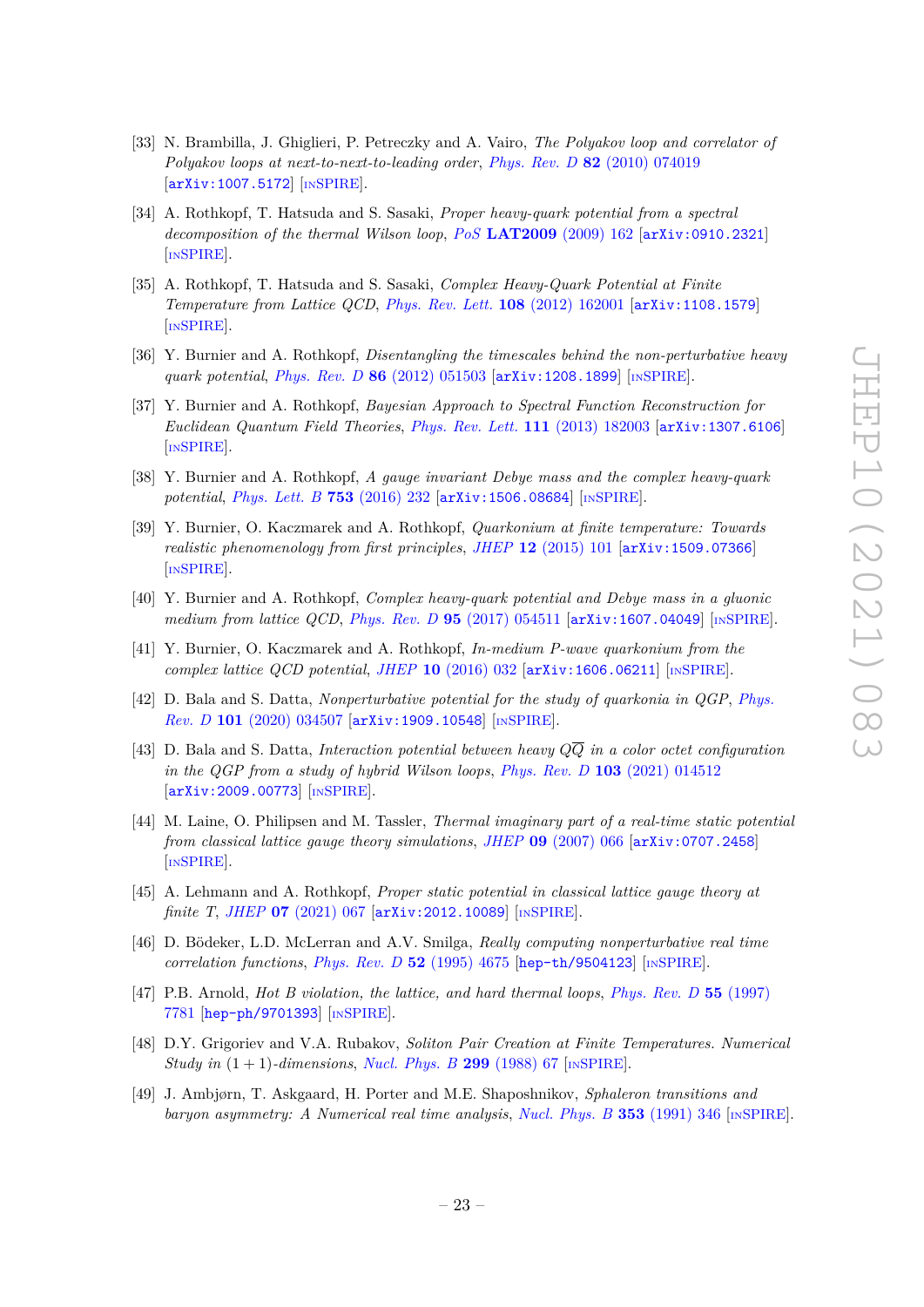- [50] J. Ambjørn and A. Krasnitz, *Improved determination of the classical sphaleron transition rate*, *[Nucl. Phys. B](https://doi.org/10.1016/S0550-3213(97)00524-5)* **506** (1997) 387 [[hep-ph/9705380](https://arxiv.org/abs/hep-ph/9705380)] [IN[SPIRE](https://inspirehep.net/search?p=find+EPRINT%2Bhep-ph%2F9705380)].
- <span id="page-24-12"></span>[51] G.D. Moore, *Motion of Chern-Simons number at high temperatures under a chemical potential*, *[Nucl. Phys. B](https://doi.org/10.1016/S0550-3213(96)00445-2)* **480** (1996) 657 [[hep-ph/9603384](https://arxiv.org/abs/hep-ph/9603384)] [IN[SPIRE](https://inspirehep.net/search?p=find+EPRINT%2Bhep-ph%2F9603384)].
- <span id="page-24-1"></span>[52] G.D. Moore and K. Rummukainen, *Classical sphaleron rate on fine lattices*, *[Phys. Rev. D](https://doi.org/10.1103/PhysRevD.61.105008)* **61** [\(2000\) 105008](https://doi.org/10.1103/PhysRevD.61.105008) [[hep-ph/9906259](https://arxiv.org/abs/hep-ph/9906259)] [IN[SPIRE](https://inspirehep.net/search?p=find+EPRINT%2Bhep-ph%2F9906259)].
- <span id="page-24-0"></span>[53] A. Hart, M. Laine and O. Philipsen, *Static correlation lengths in QCD at high temperatures and finite densities, [Nucl. Phys. B](https://doi.org/10.1016/S0550-3213(00)00418-1)* **586** (2000) 443 [[hep-ph/0004060](https://arxiv.org/abs/hep-ph/0004060)] [IN[SPIRE](https://inspirehep.net/search?p=find+EPRINT%2Bhep-ph%2F0004060)].
- <span id="page-24-2"></span>[54] K. Kajantie, K. Rummukainen and M.E. Shaposhnikov, *A Lattice Monte Carlo study of the hot electroweak phase transition*, *[Nucl. Phys. B](https://doi.org/10.1016/0550-3213(93)90062-T)* **407** (1993) 356 [[hep-ph/9305345](https://arxiv.org/abs/hep-ph/9305345)] [IN[SPIRE](https://inspirehep.net/search?p=find+EPRINT%2Bhep-ph%2F9305345)].
- [55] J. Ambjørn and A. Krasnitz, *The Classical sphaleron transition rate exists and is equal to*  $1.1(\alpha_w T)^4$ , *[Phys. Lett. B](https://doi.org/10.1016/0370-2693(95)01157-L)* **362** (1995) 97 [[hep-ph/9508202](https://arxiv.org/abs/hep-ph/9508202)] [IN[SPIRE](https://inspirehep.net/search?p=find+EPRINT%2Bhep-ph%2F9508202)].
- [56] P.B. Arnold, D. Son and L.G. Yaffe, *The Hot baryon violation rate is*  $O(\alpha_w^5 T^4)$ , *[Phys. Rev.](https://doi.org/10.1103/PhysRevD.55.6264) D* **55** [\(1997\) 6264](https://doi.org/10.1103/PhysRevD.55.6264) [[hep-ph/9609481](https://arxiv.org/abs/hep-ph/9609481)] [IN[SPIRE](https://inspirehep.net/search?p=find+EPRINT%2Bhep-ph%2F9609481)].
- [57] J. Berges, K. Boguslavski, S. Schlichting and R. Venugopalan, *Basin of attraction for turbulent thermalization and the range of validity of classical-statistical simulations*, *[JHEP](https://doi.org/10.1007/JHEP05(2014)054)* **05** [\(2014\) 054](https://doi.org/10.1007/JHEP05(2014)054) [[arXiv:1312.5216](https://arxiv.org/abs/1312.5216)] [IN[SPIRE](https://inspirehep.net/search?p=find+EPRINT%2BarXiv%3A1312.5216)].
- <span id="page-24-3"></span>[58] T. Epelbaum, F. Gelis and B. Wu, *Nonrenormalizability of the classical statistical approximation*, *Phys. Rev. D* **90** [\(2014\) 065029](https://doi.org/10.1103/PhysRevD.90.065029) [[arXiv:1402.0115](https://arxiv.org/abs/1402.0115)] [IN[SPIRE](https://inspirehep.net/search?p=find+EPRINT%2BarXiv%3A1402.0115)].
- <span id="page-24-4"></span>[59] J. Berges, K. Boguslavski, S. Schlichting and R. Venugopalan, *Turbulent thermalization process in heavy-ion collisions at ultrarelativistic energies*, *Phys. Rev. D* **89** [\(2014\) 074011](https://doi.org/10.1103/PhysRevD.89.074011) [[arXiv:1303.5650](https://arxiv.org/abs/1303.5650)] [IN[SPIRE](https://inspirehep.net/search?p=find+EPRINT%2BarXiv%3A1303.5650)].
- <span id="page-24-5"></span>[60] J. Berges, K. Boguslavski, S. Schlichting and R. Venugopalan, *Universal attractor in a highly occupied non-Abelian plasma*, *Phys. Rev. D* **89** [\(2014\) 114007](https://doi.org/10.1103/PhysRevD.89.114007) [[arXiv:1311.3005](https://arxiv.org/abs/1311.3005)] [IN[SPIRE](https://inspirehep.net/search?p=find+EPRINT%2BarXiv%3A1311.3005)].
- <span id="page-24-6"></span>[61] S. Mrówczyński, *Color filamentation in ultrarelativistic heavy ion collisions*, *[Phys. Lett. B](https://doi.org/10.1016/S0370-2693(96)01621-8)* **393** [\(1997\) 26](https://doi.org/10.1016/S0370-2693(96)01621-8) [[hep-ph/9606442](https://arxiv.org/abs/hep-ph/9606442)] [IN[SPIRE](https://inspirehep.net/search?p=find+EPRINT%2Bhep-ph%2F9606442)].
- [62] P. Romatschke and M. Strickland, *Collective modes of an anisotropic quark gluon plasma*, *Phys. Rev. D* **68** [\(2003\) 036004](https://doi.org/10.1103/PhysRevD.68.036004) [[hep-ph/0304092](https://arxiv.org/abs/hep-ph/0304092)] [IN[SPIRE](https://inspirehep.net/search?p=find+EPRINT%2Bhep-ph%2F0304092)].
- [63] P.B. Arnold, J. Lenaghan and G.D. Moore, *QCD plasma instabilities and bottom up thermalization*, *JHEP* **08** [\(2003\) 002](https://doi.org/10.1088/1126-6708/2003/08/002) [[hep-ph/0307325](https://arxiv.org/abs/hep-ph/0307325)] [IN[SPIRE](https://inspirehep.net/search?p=find+EPRINT%2Bhep-ph%2F0307325)].
- <span id="page-24-7"></span>[64] M. Nopoush, Y. Guo and M. Strickland, *The static hard-loop gluon propagator to all orders in anisotropy*, *JHEP* **09** [\(2017\) 063](https://doi.org/10.1007/JHEP09(2017)063) [[arXiv:1706.08091](https://arxiv.org/abs/1706.08091)] [IN[SPIRE](https://inspirehep.net/search?p=find+EPRINT%2BarXiv%3A1706.08091)].
- <span id="page-24-8"></span>[65] K. Boguslavski, A. Kurkela, T. Lappi and J. Peuron, *Highly occupied gauge theories in* 2 + 1 *dimensions: A self-similar attractor*, *Phys. Rev. D* **100** [\(2019\) 094022](https://doi.org/10.1103/PhysRevD.100.094022) [[arXiv:1907.05892](https://arxiv.org/abs/1907.05892)] [IN[SPIRE](https://inspirehep.net/search?p=find+EPRINT%2BarXiv%3A1907.05892)].
- <span id="page-24-9"></span>[66] K. Boguslavski, A. Kurkela, T. Lappi and J. Peuron, *Broad excitations in a* 2 + 1*D overoccupied gluon plasma*, *JHEP* **05** [\(2021\) 225](https://doi.org/10.1007/JHEP05(2021)225) [[arXiv:2101.02715](https://arxiv.org/abs/2101.02715)] [IN[SPIRE](https://inspirehep.net/search?p=find+EPRINT%2BarXiv%3A2101.02715)].
- <span id="page-24-10"></span>[67] K. Boguslavski, A. Kurkela, T. Lappi and J. Peuron, *Spectral function for overoccupied gluodynamics from real-time lattice simulations*, *Phys. Rev. D* **98** [\(2018\) 014006](https://doi.org/10.1103/PhysRevD.98.014006) [[arXiv:1804.01966](https://arxiv.org/abs/1804.01966)] [IN[SPIRE](https://inspirehep.net/search?p=find+EPRINT%2BarXiv%3A1804.01966)].
- <span id="page-24-11"></span>[68] A. Krasnitz, *Thermalization algorithms for classical gauge theories*, *[Nucl. Phys. B](https://doi.org/10.1016/0550-3213(95)00465-5)* **455** [\(1995\) 320](https://doi.org/10.1016/0550-3213(95)00465-5) [[hep-lat/9507025](https://arxiv.org/abs/hep-lat/9507025)] [IN[SPIRE](https://inspirehep.net/search?p=find+EPRINT%2Bhep-lat%2F9507025)].